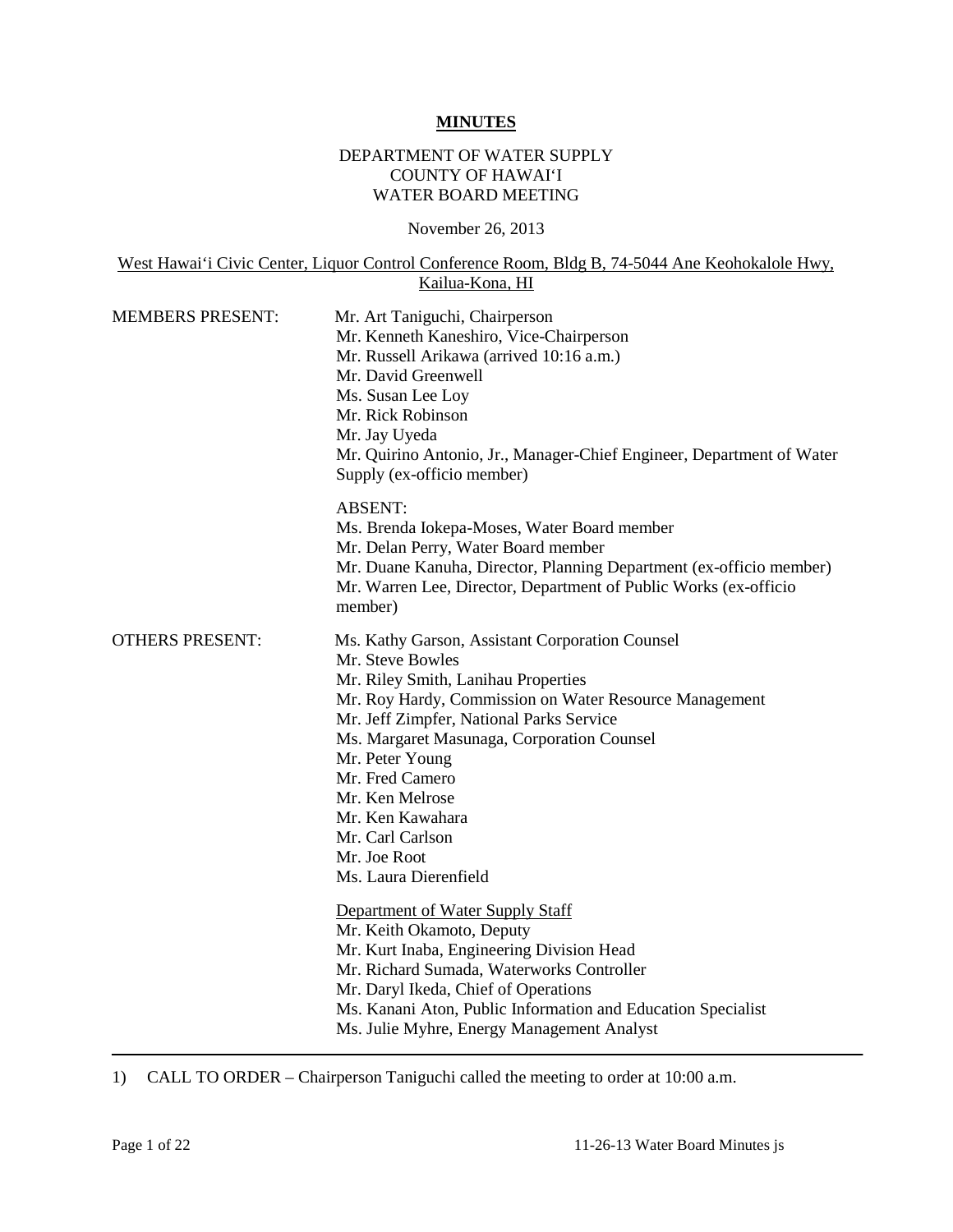#### 2) STATEMENTS FROM THE PUBLIC

The following statements are verbatim.

### *(Mr. Riley Smith, representing Lanihau Properties, testified regarding Item 8(A), NATIONAL PARK SERVICE PETITION TO DESIGNATE KEAUHOU AQUIFER SYSTEM AREA AS A GROUND WATER MANAGEMENT AREA.)*

**MR. SMITH**: Good morning, Chair Taniguchi and members of the Water Board. My name is Riley Smith. I'm with Lanihau Properties. I just wanted to share some information on one of your Agenda Items. I believe it's 8(A). You know, first of all, Lanihau supports the Department of Water Supply, and has worked collaboratively with the Department over many years. We're a land owner in Kona, and have been a steward of our lands for over 100 years. You know, our feeling on this Item 8(A)…is that it's prudent that science and data that's available should be used to dictate the petition that's being submitted. So you find all the information, make sound decisions based on scientific data. We also feel that the shareholders…the stakeholders…in the area should be sharing all the information, so that everybody can make prudent decisions, as I'm sure that the Water Board will be doing as they pursue this issue. Our feeling is that the petition is counter to good planning. In the last 30 or 40 years under Mayor Yamashiro when he was with the County Council…he started out on the Keāhole to Keauhou Plan. That was an effort to have reason and sound land development planning in the Kona region. Also, recently under Mayor Harry Kim, he initiated the Kona CDP process, which engaged many community stakeholders in sound development practices, focusing with development in the North Kona area. We feel that this petition is potentially detrimental to the community, and potentially very harmful to many of the public projects that all of us will benefit from. This includes the University's West Hawai'i campus at Pālamanui, the proposed Judiciary facility in this area, the Forest City project at Keahoulū, which is intended to have about 60 percent affordable housing, and is a State HHFDC project. The County is planning a 180-, 190-acre regional park just makai of this facility here. Also, the Hawai'i Health Systems Corporation is pursuing a relocation of a regional hospital in this vicinity. Petitions such as this may negatively impact the ability of these public facilities to be constructed to serve the community that it is intended to. It's also a concern that this petition could be divisive to many of the Native Hawaiian Trusts that are located in this area. Many of you know that the plans that Queen Lili'uokalani Trust has at Keahoulū; Department of Hawaiian Home Lands has projects at La'i'opua, just across the street, in this vicinity. Also, Kamehameha Schools owns a lot of lands. All of these lands in their development plans require water, so that they can provide assets to their beneficiaries. If you look at the different criteria that the Commission on Water Resources Management needs to evaluate, one of them is the existing withdrawals in relationship to sustainable yield. I'm sure that in Mr. Hardy's report, he's gonna talk about the current withdrawals in the aquifer, about 14 million gallons a day, and the sustainable yield is estimated at 38 million gallons a day. That equates to about 37 percent withdrawals over the sustainable yield. One of criteria that CWRM uses when evaluating designation is that withdrawals need to be in the neighborhood of 90 percent. So we're not even, you know, 50 percent to that threshold. So again, we just feel it's premature. And we ask that all North Kona stakeholders collaborate with the Department, and maintain dialogue, as has been exhibited through the many meetings of the Kona Water Roundtable has participated in with the Department and the other stakeholders in North Kona. That concludes my testimony.

**CHAIRPERSON TANIGUCHI:** Thank you very much. Next, we have Jeff Zimpfer. Good morning.

*(Mr. Jeff Zimpfer of the National Park Service testified regarding Item 8(A), NATIONAL PARK SERVICE PETITION TO DESIGNATE KEAUHOU AQUIFER SYSTEM AREA AS A GROUND WATER MANAGEMENT AREA.)*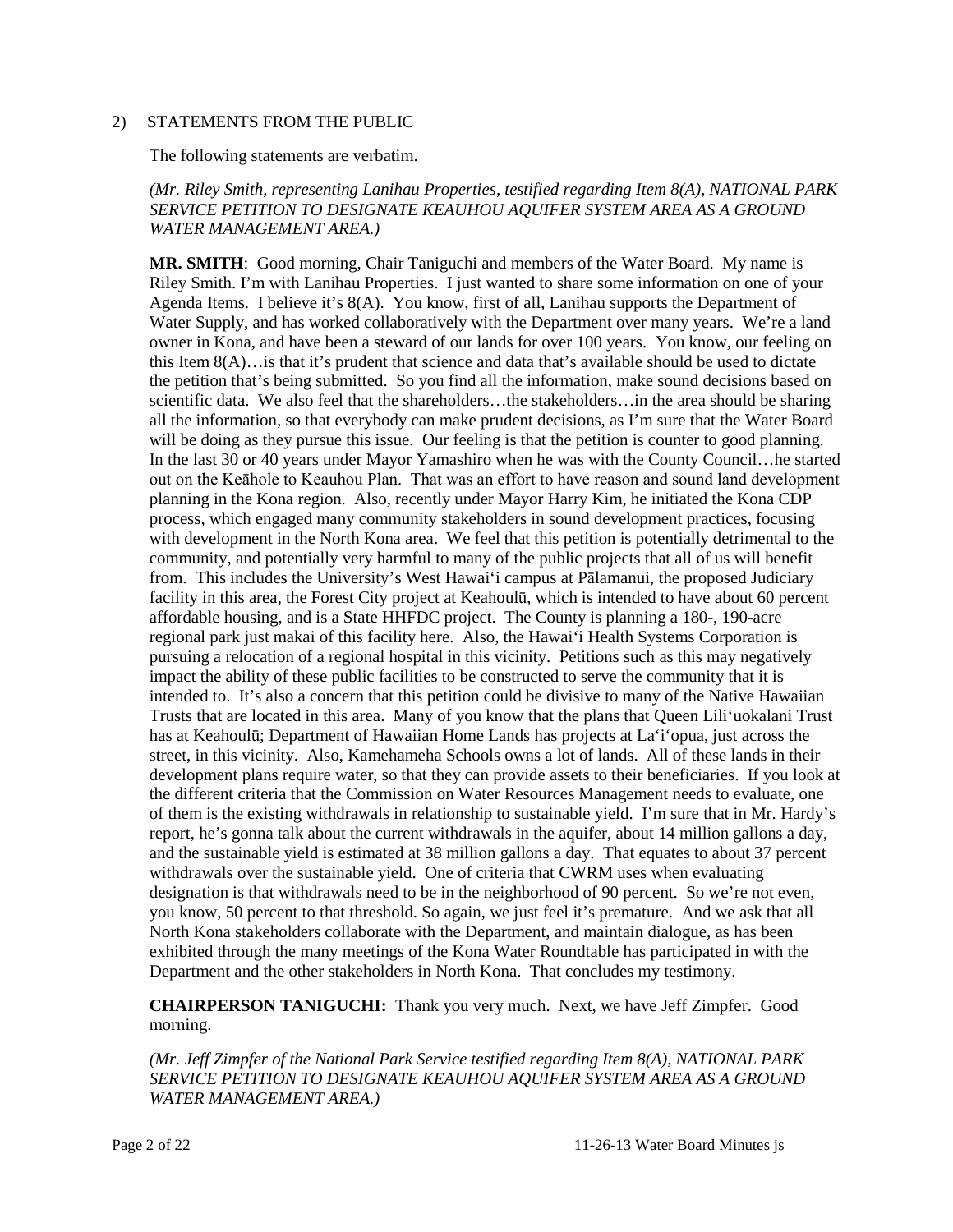MR. ZIMPFER: I've got a copy of what I'm gonna say; I'll get that to you here.

## **CHAIRPERSON TANIGUCHI:** Thank you.

**MR. ZIMPFER:** Aloha Chairperson Taniguchi and members of the Board. My name is Jeff Zimpfer, and I am an Environmental Protection Specialist for Kaloko-Honokōhau National Historical Park. Long before Western arrival to the Hawaiian Islands, it was recognized that water is life – *ola i ka wai.* Today in Hawai'i, water is a public trust resource, and public trust uses have priority over other uses of water. Because water supports critical cultural and natural resources in the National Park, the National Park Service has worked with partners to investigate the flow of fresh water through the Park, and began talking to stakeholders about protecting this resource about six years ago. Our work on this issue has shown that the value of fresh water to the Park is real, that threats to fresh water are real, and that neither stakeholder conversations nor the State's sustainable yield alone will lead to sufficient protections. With that knowledge, on September 13, 2013, the National Park Service filed a petition to designate the Keauhou Aquifer System as a Water Management Area for groundwater. The petition is not anti-development. The petition simply seeks the State's assistance in carefully managing fresh water, as land use changes around the Park. The National Park Service filed the petition now, before impacts have been observed in the Park, because our mission requires us to act. Saltwater intrusion in the Kahalu'u wellfield has shown that adverse impacts can occur in the Keauhou Aquifer System at pumping rates well below the sustainable yield. Acting now offers everyone the best opportunity to balance water conservation with water use for future economic growth. On October 16, 2013, the Commission on Water Resource Management extended the review period for the petition until December 2014. The extended review period allows time for us to clarify the basis for our petition and some common misconceptions with you. I will be contacting the Water Board to request an opportunity to share additional information at a future meeting. As the petitioner, the National Park Service is aware of the importance of designation and the impact it would have on the community. We are also working to arrange presentations on this issue to the County Council, the Kona Community Development Plan Action Committee, as well as the Commission on Water Resource Management. Please let me know if you have specific questions you would like the National Park Service to address at these future meetings. Thank you.

*Chairperson Taniguchi asked that Item 9(A), DEDICATION OF WATER SYSTEMS, be moved to the top of the Agenda.*

#### 3) APPROVAL OF MINUTES

The Chairperson entertained a Motion to approve the Minutes of the October 22, 2013, Water Board meeting.

ACTION: Ms. Lee Loy moved to approve; seconded by Mr. Greenwell, and carried unanimously by voice vote.

### 4) APPROVAL OF ADDENDUM AND/OR SUPPLEMENTAL AGENDA

None.

### 9) MISCELLANEOUS

# A. **DEDICATION OF WATER SYSTEMS**: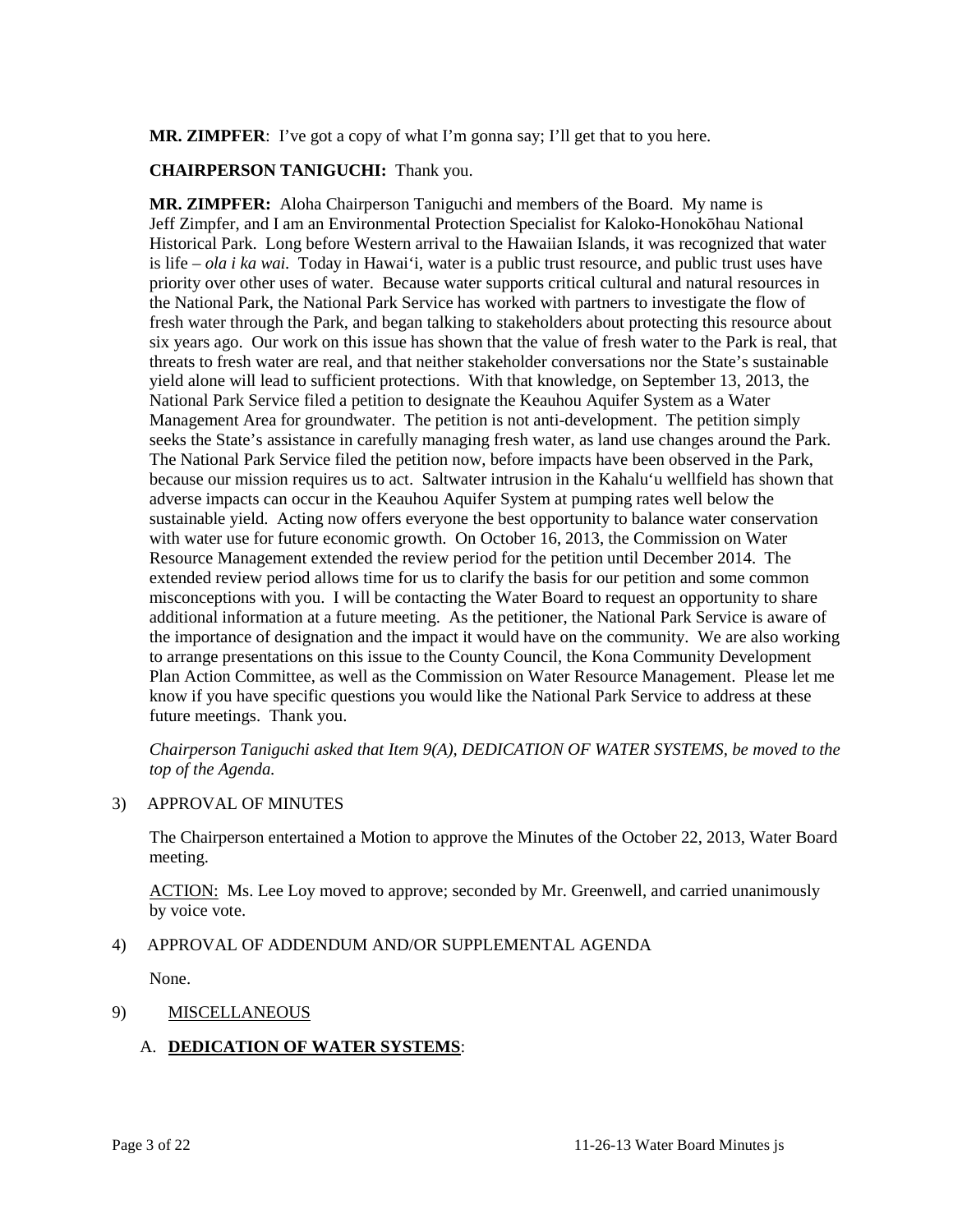The Department received the following documents for action by the Water Board. The water systems have been constructed in accordance with the Department's standards and are in acceptable condition for dedication.

**1.** GRANT OF EASEMENT **AND BILL OF SALE** Subdivision Application No. 2009-000898 "The Shores at Kohanaiki" Resort Subdivision, Increment 3 (POD 7) Grantor/Seller: Kohanaiki Shores, LLC Tax Map Key: (3) 7-3-068:003 portion and 004 portion (Road A) E.W.O.: E13-044 No. of Lots: 35 <br>
Facilities Charge: \$258,500.00 <br>
Date Paid: 4/9/2013 Facilities Charge: \$258,500.00 Final Inspection Date: 11/05/2013 Water System Cost: \$332,350.00

The Manager-Chief Engineer recommended that the Water Board accepts these documents subject to the approval of the Corporation Counsel and that either the Chairperson or the Vice-Chairperson be authorized to sign the documents.

ACTION: Mr. Uyeda moved to approve; seconded by Ms. Lee Loy, and carried unanimously by voice vote.

# 5) SOUTH HILO:

## A. **JOB NO. 98-721, KAWAILANI NEW 1.0 MG CONCRETE TANK AND REMOVAL OF EXISTING 0.5 MG STEEL TANK:**

The contractor has completed the liner removal, and subsequent repairs to the interior of the reservoir that were done under force account work. The cost based on the force account sheets that were submitted and under review by DWS staff is \$187,331.83. Also, the additional costs for the disposal of the steel tank and the concrete floor and footing have increased by \$41,806.00, the cost for removal of the soil beneath the steel tank has increased by \$27,920.56, and the cost to remove and dispose of the existing lead based painted fence has increased by \$9,319.31.

The reasons for the increased costs are:

- wage escalation and enhanced hygienist requirements, requiring additional hours that the industrial hygienist has to be on site monitoring the handling and disposal of the potentially hazardous materials;
- the original bid included the disposal of the materials to be done in Hilo; however, the steel tank (as well as the existing fence) will have to be shipped to Oahu;
- the concrete and soil will have to be hauled to the West Hawai'i landfill, where the disposal fee is much higher than what was originally bid for; and
- disposal of the existing fence also requires additional handling, due to the lead-based paint removal and disposal.

The current contract amount, including the two previous change orders, is \$2,275,510.90. The completion date for the project remains December 31, 2013. DWS staff have reviewed the cost proposals and are requesting that \$266,377.70 in additional funds be approved for the contract.

The Manager-Chief Engineer recommended that the Board approve the \$266,377.70 in additional funds for JOB NO. 98-721, KAWAILANI NEW 1.0 MG CONCRETE TANK AND REMOVAL OF EXISTING 0.5 MG STEEL TANK.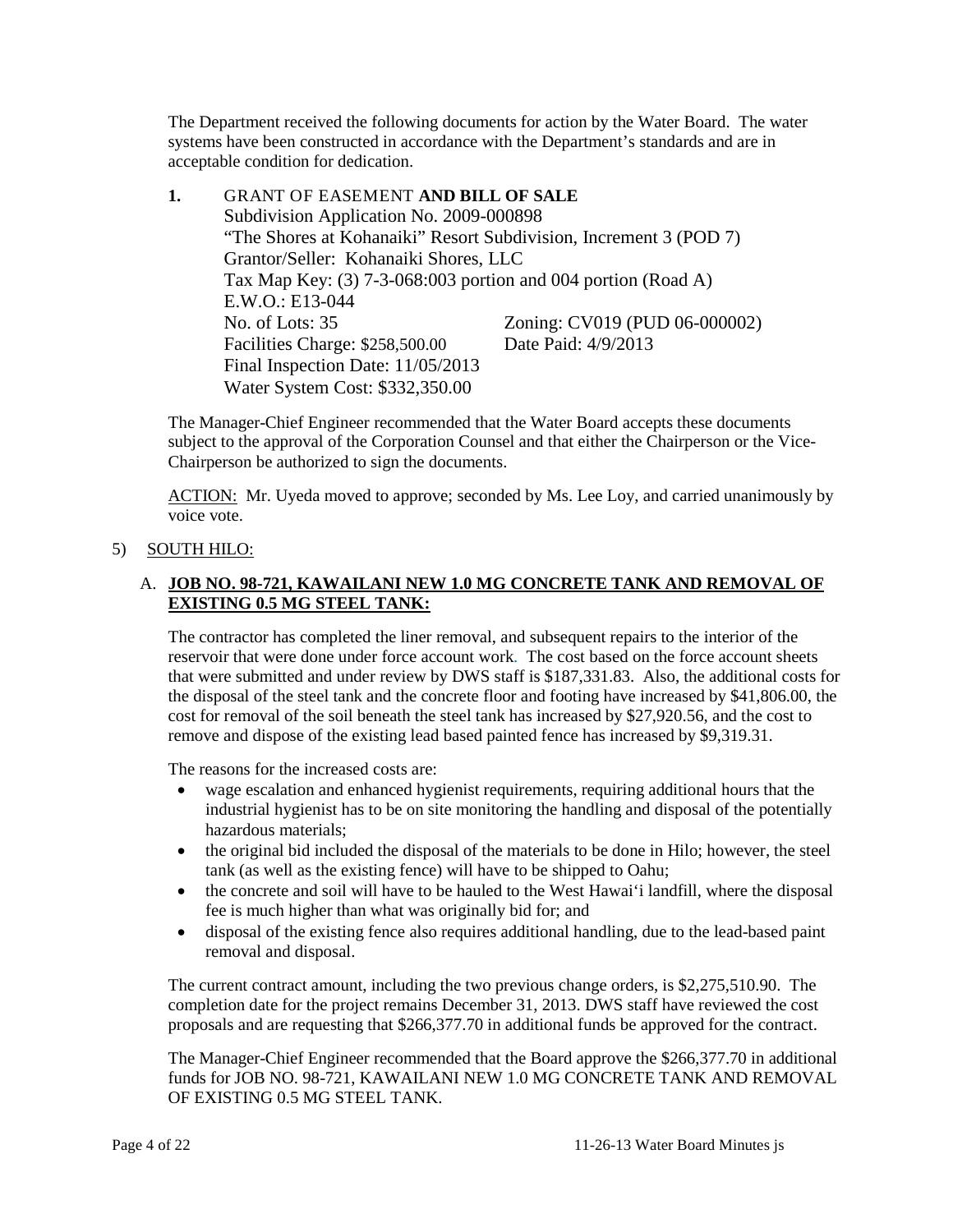MOTION: Mr. Robinson moved to approve; seconded by Mr. Kaneshiro.

The Manager-Chief Engineer said that this was hopefully the last of the change order requests in order to complete this project. The completion date remains at December 31, 2013, and the contractor understands that, he said.

Ms. Lee Loy said that she was very happy to see this Item so high up on the Agenda, considering where it was for so long. She said that the reasons for the cost increase were understandable, because wages have increased so much since the original contract was executed.

Mr. Inaba said that the requirements have also changed since the time of execution.

The Manager-Chief Engineer said that the water tank is already being filled, and once it is filled up, DWS will be able to use the tank. This will trigger the removal of the old steel tank.

Mr. Inaba confirmed that the tank has been filled, and DWS is now waiting for the chlorination results. Once the results are in, DWS expects to be able to put the tank on-line.

Chairperson Taniguchi asked whether a hygienist was required before.

Mr. Inaba said that yes, it was required, but the number of hours has increased and the rates for the hygienist have risen substantially. The bulk of the cost of the change order is actually for the disposal of the material. When the contract was executed, DWS was allowed to dispose of the materials in Hilo. However, DWS must now truck the materials to the West Hawai'i Landfill; the bulk of the cost is the hauling of the materials there, Mr. Inaba said.

Chairperson Taniguchi asked about shipping the existing fencing to Oahu.

Mr. Inaba said the steel product will be shipped there for recycling. Originally, DWS was allowed to recycle the fencing in Hilo; that shipping to Oahu is actually not as costly as trucking the materials to West Hawai'i.

ACTION: Motion carried unanimously by voice vote.

### 6) NORTH KOHALA:

# A. **MATERIAL BID NO. 2013-10, FURNISHING AND DELIVERING SPARE DEEPWELL PUMP AND MOTOR SETS FOR HĀWĪ #1 DEEPWELL, HONOKŌHAU DEEPWELL, AND HALEKI'I DEEPWELL FOR THE DEPARTMENT OF WATER SUPPLY:**

Bids were received and opened on November 15, 2013, at 2:00 p.m. All Sections are established price agreements for materials.

The estimated cost for the various pump and motor sets were as follows:

- Hāwī #1 Deepwell:  $$122,000$
- Honokōhau Deepwell: \$215,000
- Haleki'i Deepwell: \$295,000

The Manager-Chief Engineer recommended that the Board award the contract to the following bidders for MATERIAL BID NO. 2013-10, FURNISHING AND DELIVERING SPARE DEEPWEEL PUMP AND MOTOR SETS FOR HĀWĪ #1 DEEPWELL, HONOKŌHAU DEEPWELL, AND HALEKI'I DEEPWELL FOR THE DEPARTMENT OF WATER SUPPLY, as listed below, and that either the Chairperson of the Vice-Chairperson be authorized to sign the contract(s), subject to review as to form and legality of the contract(s) by Corporation Counsel.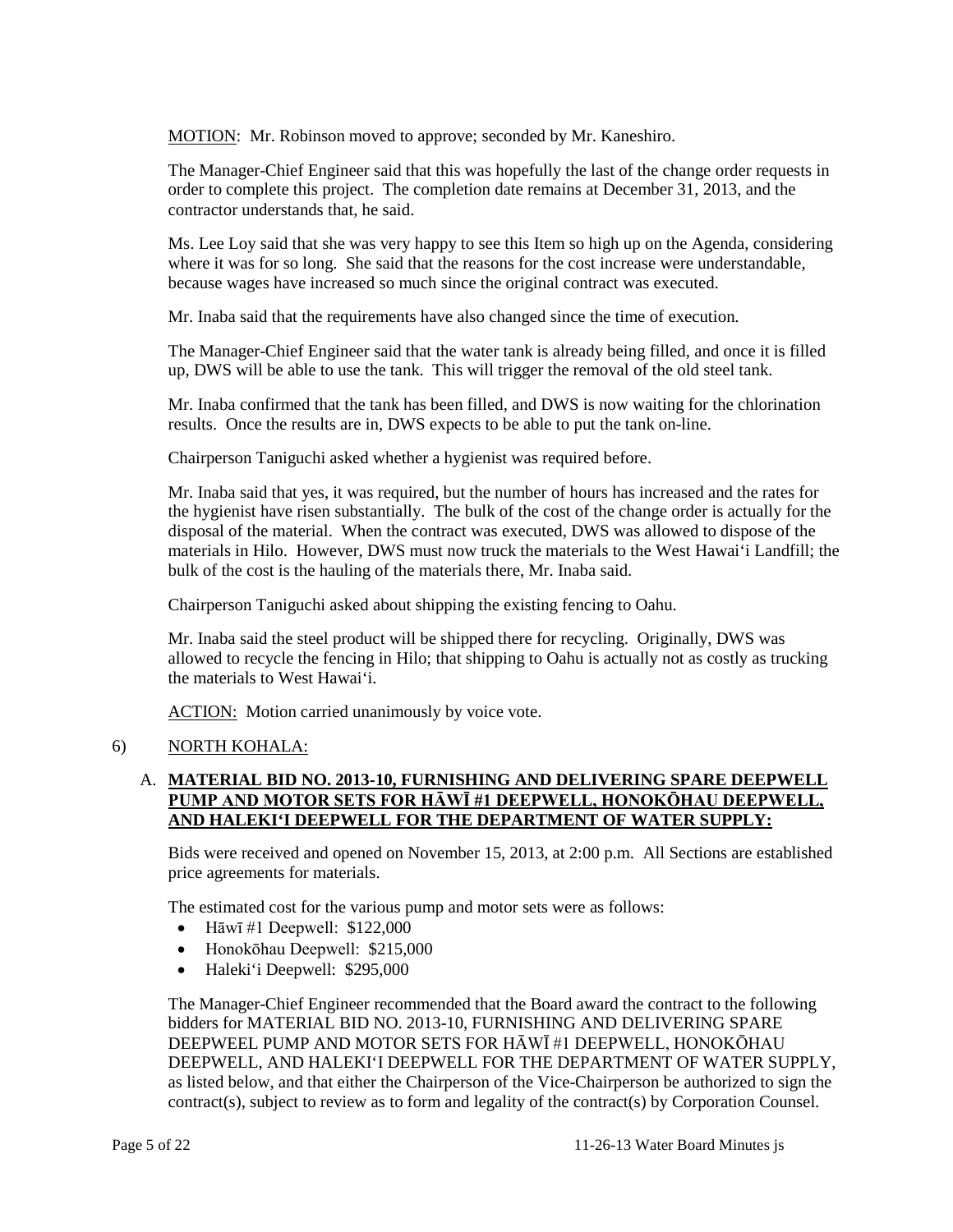| <b>SECTION</b> | <b>DESCRIPTION</b> | <b>Beylik Drilling and</b><br><b>Pump Service, Inc.</b> | <b>Derrick's Well Drilling</b><br>and Pump Services, LLC |
|----------------|--------------------|---------------------------------------------------------|----------------------------------------------------------|
|                | HĀWĪ #1 DEEPWELL   | \$141,000                                               | \$133,620                                                |
|                | HONOKŌHAU DEEPWELL | \$217,500                                               | \$209,128                                                |
|                | HALEKI'I DEEPWELL  | \$381,000                                               | No Bid                                                   |

MOTION: Mr. Kaneshiro moved to approve; seconded by Mr. Greenwell.

The Manager-Chief Engineer said he wanted to correct the Recommendation, to clarify that the award for Sections 1 and 2 goes to Derrick's Well Drilling and Pump Services, LLC, and the award of Section 3 goes to Beylik Drilling and Pump Service, Inc.

Ms. Garson said that this was just to alleviate confusion.

Mr. Uyeda asked when the warranty period on the pumps and motors begins and ends. He noted that because this involves spare pumps, etc., they will sit on the shelf until they are needed. When the time comes, the pump or motor will be put to work. His question was when does that warranty period begin and end.

Mr. Ikeda clarified that Sections 1 and 2 are being awarded to Derrick's, for a total sum of \$342,748.00. As for ordering spare pumps and motors, DWS has to weigh the pros and cons. In this case, DWS considers these three wells to be critical. If one of the wells goes down, DWS needs to have a spare pump and motor to get things up and running. DWS is likely to lose the warranty, because once DWS takes delivery, the warranty period starts. The spares will sit on the shelf until needed, but if a well goes down, the spare will be there, so the well will be back up in a timely manner. DWS has to weigh the positives and negatives of getting spares, but the Department considers these three wells to be critical ones.

Mr. Uyeda said he agrees that it is better to have spares on the shelf, rather than to wait for a pump or motor to arrive. He noted that it could take six to eight months from when an order is submitted to when the pump gets delivered. He said he just wanted to know when the warranty period starts.

The Deputy said the warranty period is one year from date of delivery.

ACTION: Motion carried unanimously by voice vote.

# 7) SOUTH KOHALA:

## A. **ASSIGNMENT** OF UNITS UNDER PARKER WELLS 3 AND 4 TRI-PARTY AGREEMENT:

Mauna Kea Properties, Inc. (MKP), now known as Mauna Kea Resort Services, LLC, is requesting to assign a portion of their water allocation in the amount of 0.096 million gallons per day (160 equivalent units) to Aina Ho'onanea LLC (AH), who purchased Tax Map Key Nos. 6-2- 001:051 and 6-2-013:019.

These properties are identified in the Parker Wells 3 and 4 Tri-Party Agreement dated April 6, 2006, by and between the Water Board, MKP and Mauna Lani Service, Inc. As per the agreement, MKP may assign a portion of its water allocation to a third party for use within the MKP development area, with the written consent of the Water Board.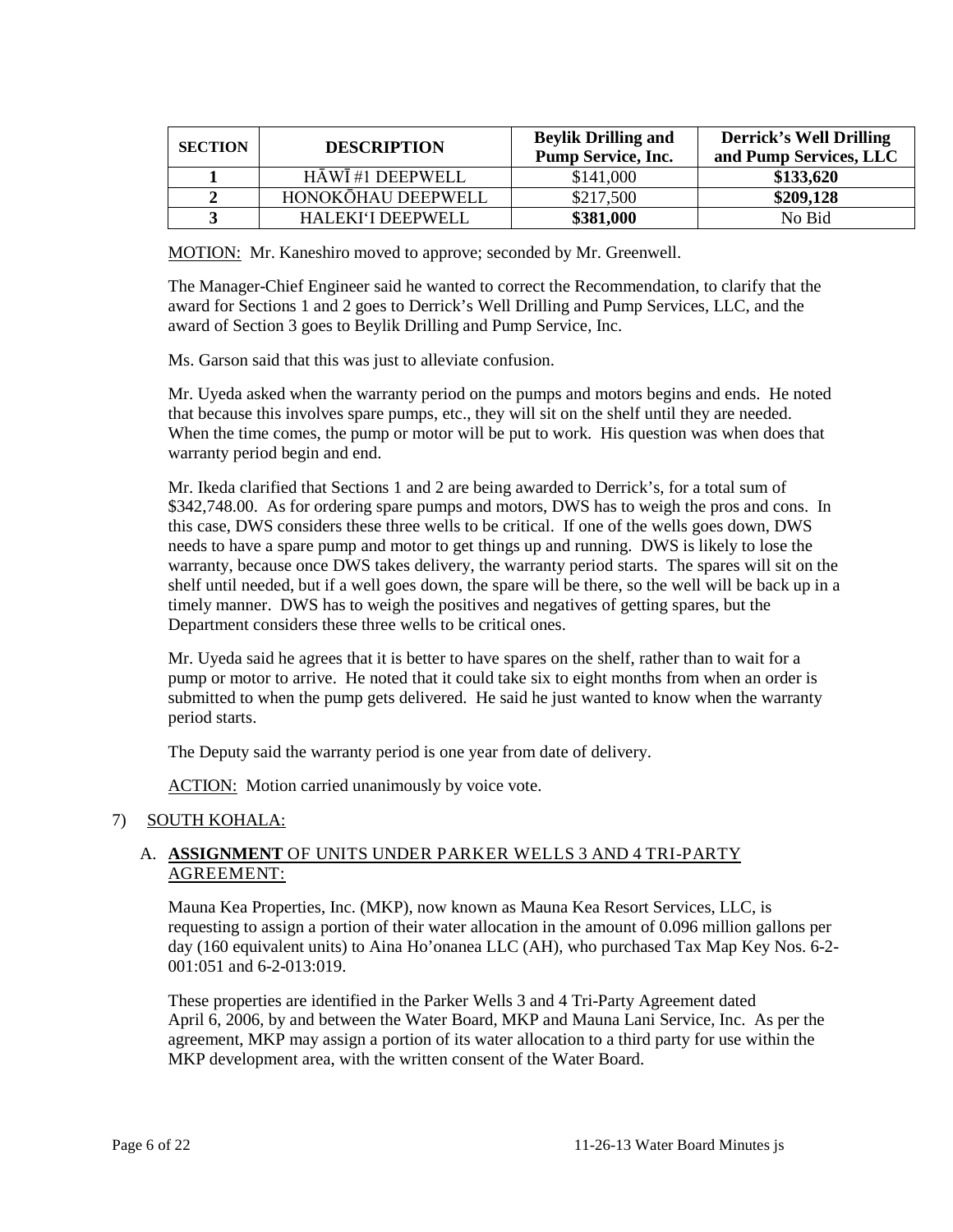The Manager-Chief Engineer recommended that the Board approve the assignment of units from MKP to AH under the conditions of the Parker Wells 3 and 4 Tri-Party Agreement. Should the assignment be approved, the water system improvements to allow the use of the water allocation on the lands will be the responsibility of AH.

MOTION: Mr. Robinson moved to approve; seconded by Mr. Greenwell.

The Manager-Chief Engineer said that this is an assignment of water units from the initial developer, Mauna Kea Properties, which had sold some of these properties, and now wanted to assign some of those water units to the new owners of the properties.

ACTION: Motion carried unanimously by voice vote.

## 8) NORTH KONA:

## A. **NATIONAL PARK SERVICE PETITION TO DESIGNATE KEAUHOU AQUIFER SYSTEM AREA AS A GROUND WATER MANAGEMENT AREA:**

On September 13, 2013, the National Park Service (NPS), through the Superintendent of the Kaloko-Honokōkau National Park, filed a Petition with the Commission on Water Resource Management (CWRM) to designate the Keauhou Aquifer System Area (North Kona) as a Ground Water Management area. CWRM deferred action on the Petition until December 2014.

Mr. Roy Hardy, CWRM's Ground Water Hydrologic Program Manager, provided the Board with copies of his Power Point presentation regarding the petition.

Mr. Hardy showed a map of the island's 24 aquifer system areas, with the Keauhou Aquifer System Area (Keauhou ASA) the focus of the petition. He noted that Keauhou ASA's northern half is in Council District 8 and its southern half is in Council District 7; these are the constituencies of Messrs. Robinson and Uyeda.

The bottom slide on Page 3 of the Power Point presentation notes: "Ground Water Management Areas require *additional* regulation through Commission-approved ground water use permits." Mr. Hardy said that all wells in Hawai'i need to be permitted through the State, and must follow standards created by CWRM to protect the aquifer and to ensure proper construction of the wells. CWRM is the only agency in Hawai'i that has the authority to require water use reporting from everyone who has a well, he said. CWRM pays attention to the beginning of the water source, what the wells are taking, etc. In a *Management Area*, CWRM looks at the end of the pipe, the uses, and there are criteria to ensure that the use is reasonable and beneficial.

Mr. Hardy noted on page 4 there is a flow chart showing the Designation Process itself. There are two parts of the process. At the top of the flow chart, there is a "60 Days or Extend" timeline, and below that is a 90-day timeline. Right now, the process is in that 60 Days or Extend stage. NPS's petition to CWRM initiated the designation process. Petitions can come from the CWRM Chairperson or anyone in the public; NPS submitted this petition. In the current phase, CWRM is consulting with the County and the Mayor, while doing its own independent investigation. The investigation proceeds in accordance with: studies and water use reports, Federal Water agencies input, Department of Health (DOH) input, optional public hearings, and the CWRM Chairperson's Recommendation. CWRM has gotten input from NPS, as well as the U.S. Fish and Wildlife Service, he noted. DOH is an integral part of the process; one of the CWRM Commissioners is the DOH director. DOH is involved with water quality issues and contamination, which are among the concerns raised by NPS in its petition. Mr. Hardy noted that NPS submitted its petition on September 13, 2013, and CWRM entertained the petition at its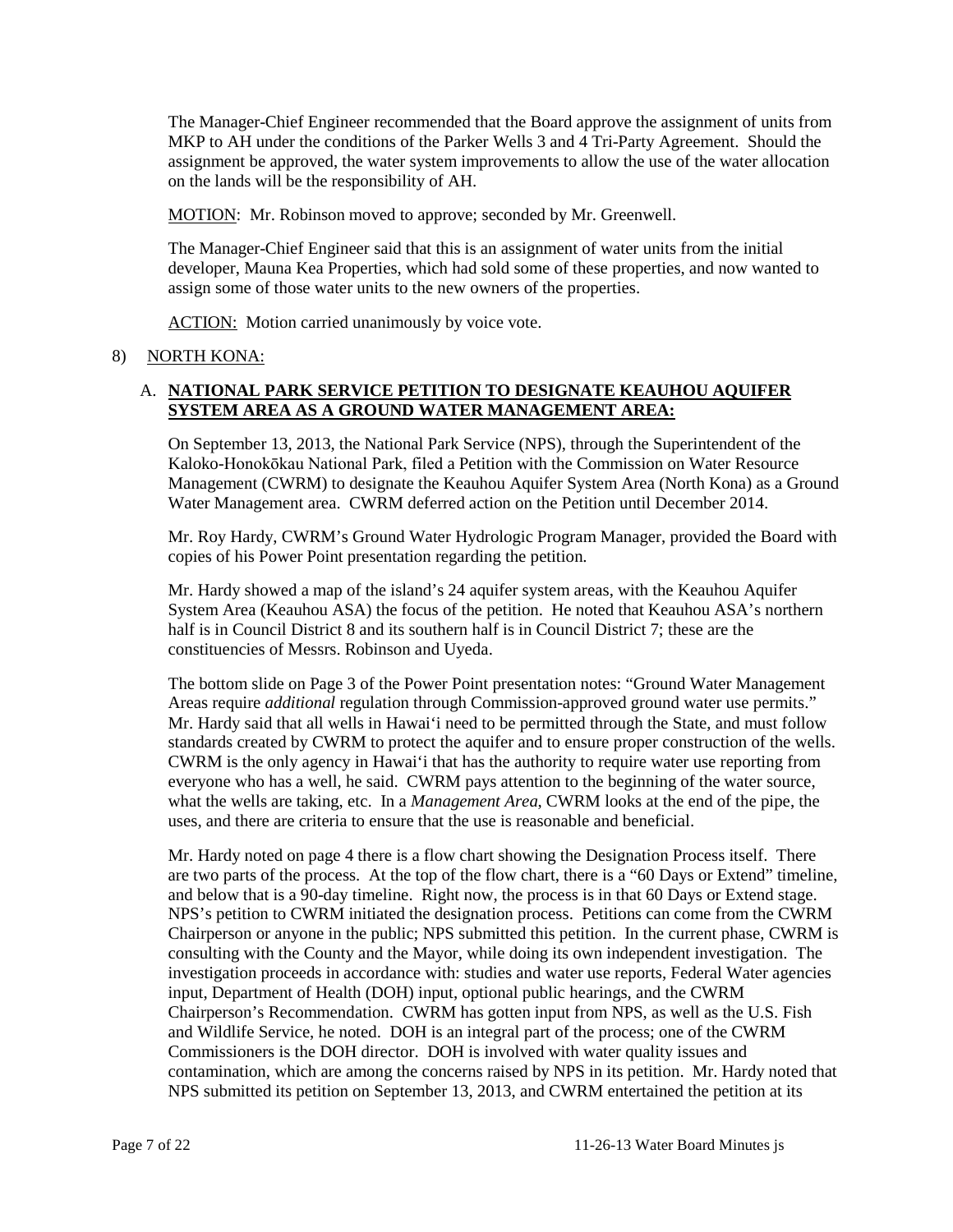October 16 meeting. Mr. Hardy said that County agencies asked CWRM to grant an extension of the review period, which CWRM respected. The deadline for review was extended to December 2014; this allows for more consultation and review of existing and ongoing studies. There is a lot of information that CWRM has to go through. Mr. Hardy noted that part of CWRM's decision was that the Commission could act on the petition *before* December 2014, if they felt that there was enough information. However, the Commission would not delay a decision on whether to proceed *beyond* December 2014.

Mr. Hardy turned to Page 6 to discuss the eight criteria that CWRM will consider for designation:

- 1. Whether an increase in water use or authorized planned use may cause the maximum rate of withdrawal from the ground water source to reach 90 percent of the sustainable yield;
- 2. There is an actual or threatened water quality degradation as determined by DOH;
- 3. Whether regulation is necessary to preserve the diminishing ground water supply for future needs, as evidenced by excessively declining ground water levels;
- 4. Whether the rates, times, spatial patterns, or depths of existing withdrawals of ground water are endangering the stability or optimum development of the ground water body due to *upconing* or encroachment of salt water;
- 5. Whether the chloride contents of existing wells are increasing to levels which materially reduce the value of their existing uses;
- 6. Excessive preventable waste of ground water is occurring;
- 7. Serious disputes respecting the use of ground water; or
- 8. Whether water development projects that have received any Federal, State, or County approval may result, in the opinion of the Commission, in one of the above conditions.

Mr. Hardy said these criteria are not exclusive, and there may be other things that CWRM takes into consideration. Among the criteria that CWRM uses when evaluating designation is that withdrawals need to be around 90 percent of sustainable yield, as mentioned earlier by testifier Mr. Smith. That is not just water use, but also authorized planned use, he said. CWRM relies on DWS to help determine the proposed uses of water.

Mr. Hardy said that CWRM has consulted with DOH about whether water quality is actual or threatened.

Mr. Hardy assumed that the Board was aware that all of the development plans around the National Park are a concern for NPS. He said that the petition by NPS appears to have addressed five of the eight criteria that CWRM will consider:

- Sustainable Yield approach to groundwater management is not adequate to address: 1) potential harm to the biota and potential for limiting the practice of Traditional and Customary Rights cause by the reduction of shoreline discharge from pumping, 2) projected water demands that will exceed (Sustainable Yield), or 3) rising sea-level and declining rainfall.
- Documented Saltwater encroachment: Kahalu'u Area
- Waste: Kona water use is "2.5 higher than other areas of the County"
- Serious Disputes: 1) effects of cumulative future pumping on NPS resources, 2) conceptual models of the hydro-geologic structure of the Keauhou ASA
- Potential development projects will contribute to cumulative withdrawals that will exceed the Keauhou Aquifer System Area sustainable yield.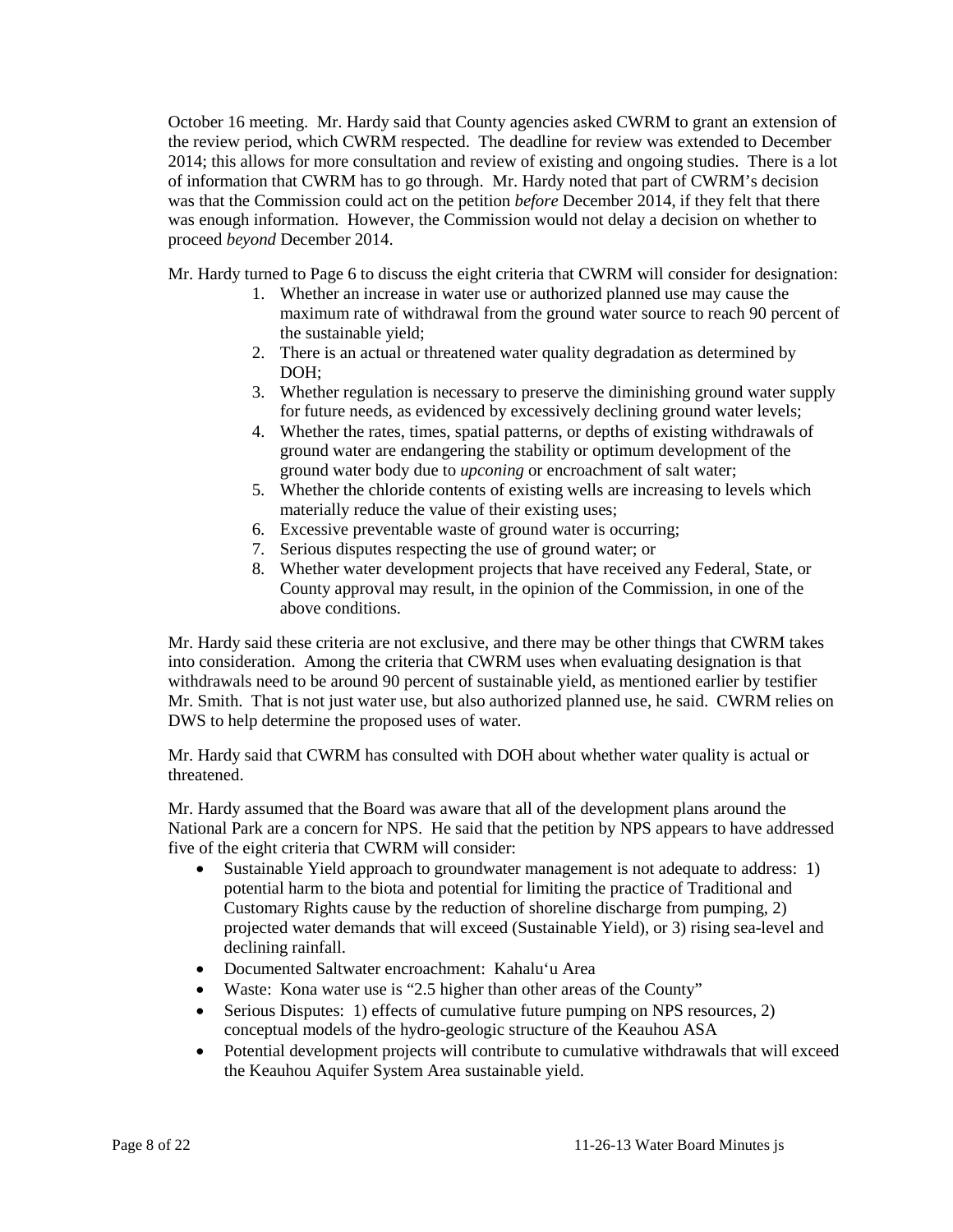Mr. Hardy said that the points that NPS raised are a bit different from what is stated in the Code, saying that there was some mixing and matching going on, but basically, NPS is calling into question the Sustainable Yield. NPS mentions things that are not among CWRM's criteria, such as the potential for harming biota and the practice of Traditional and Cultural gathering rights at the National Park by the reduction of discharge from pumping. NPS equates Kona's "2.5 higher" water use with waste; Mr. Hardy said Kona is a dry area, and its water use does not necessarily mean waste.

Regarding serious disputes, NPS is leaning toward serious disputes involving sustainable yield, but that is different from what the Code says (i.e., the Code defines the dispute as being about *actual* use), Mr. Hardy said. NPS is disputing the sustainable use calculations.

Page 8 of Mr. Hardy's presentation dealt with some of the preliminary findings that went before the Commission. In the Keauhou area, sustainable yield is 38 million gallons per day (mgd). Mr. Hardy noted that the U.S. Geological Survey did a study in 2011, which updated recharge in the Keauhou area, as well as the entire island. In some areas, the recharge dropped, but in Keauhou, the recharge rose significantly, to the point where the sustainable yield now is  $\frac{1}{4}$  of the recharge. Total recharge in Keauhou is 152 mgd, leaving three times the amount of the sustainable yield, or 114 mgd, to continue to leak into the ocean. Even removing that  $\frac{1}{4}$  of the recharge, three times of that sustainable yield will go to the ocean, Mr. Hardy said. That is a fact, he said.

The next chart, at the bottom of Page 8, showed a 12-month moving average of the total pumpage of the 105 wells in the area, with 39 major pumping wells which are DWS wells. The 12-month moving average is just under 15 mgd, or about 1/3 of the sustainable yield. That is the **actual use** right now; this is nowhere near the threshold of 90 percent of sustainable yield, Mr. Hardy said.

The top of Page 9 deals with the **Code's Section 174C-41, Designation of water management area**: "(a) When it can be reasonably determined, after conducting scientific investigations and research, that the water resources in an area may be threatened by existing or proposed withdrawals or diversions of water, the commission shall designate the area for the purpose of establishing administrative control over the withdrawals and diversion of ground and surface waters in the area to ensure reasonable-beneficial use of the water resources in the public interest." Mr. Hardy said this is where things get a bit hazier for CWRM, and this is where the Commission looks to DWS to help provide guidance. The bar charts in this slide were presented in the NPS petition, deriving the information from DWS's Water Use and Development Plan. NPS in its petition was trying to show the sustainable yield of 38 mgd against various *projections* of uses. Mr. Hardy asked whether these projections of uses were proposed, or authorized planned use; it does not necessarily mean that it will happen. Mr. Hardy said that probably the most salient point is in the bar chart showing County Zoning Full Build-out, which shows potable demands (i.e., areas zoned for domestic uses), along with agricultural use. Based on the zoning, the County plan would prescribe going just up to sustainable yields, which would be 100 percent. However, it does not mean that everything is going to be built out. Mr. Hardy said that traditionally, CWRM has not used zoning as the criteria for authorized prime use, and instead, CWRM looked more towards approved projects, etc.

The last bar chart on Page 9 shows General Plan Full Build-out. As a reality check, Mr. Hardy said that if pumpage were to go to 175 mgd in Keauhou as shown on the graph, that pumpage would constitute more than the recharge – and would be able to serve **a million people** in Keauhou alone. This would in effect mean a doubling of the State's current population. He wondered aloud whether the prospect of a million people in Keauhou could even be considered remotely possible.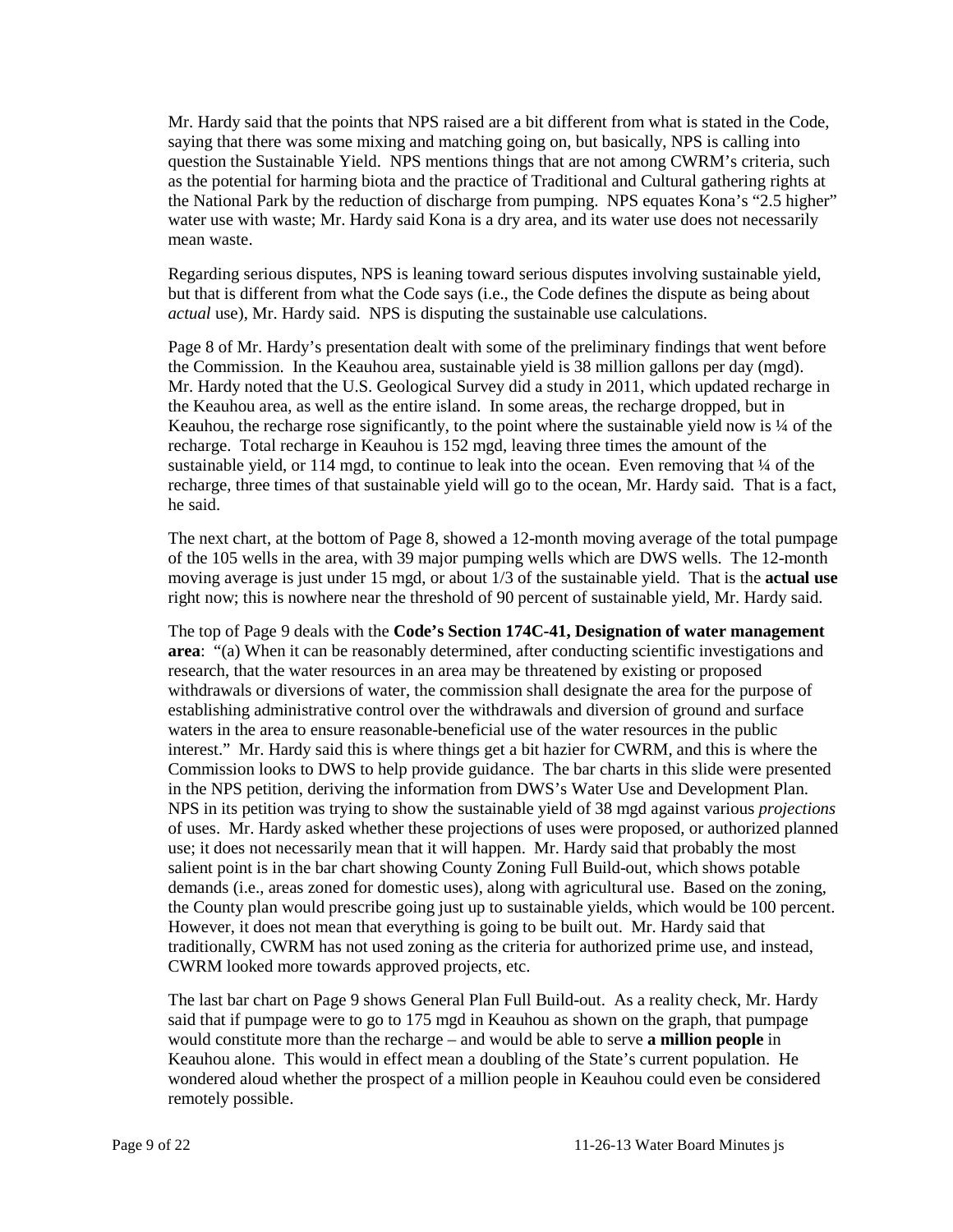Mr. Hardy showed a map of the Keauhou area, with the National Park highlighted. The map shows CWRM's best guess of the demarcation between the basal aquifer and the higher elevations. He noted that the higher level has, in some instances, a few hundred feet of very good water.

On Page 10, there is a slide with some new information regarding the area around CWRM's Keōpū Monitor Well, with a chart showing 152 mgd of fresh water recharge. When this well was drilled, it was a revelation because it is close to 1,000 feet below sea level, and the well went through the fresh water in the basal to brackish water and then to salt water, and then to fresh water again. This meant that there was fresh water underneath salt water, similar to what is found in Hilo; this was a new discovery. The question is whether that water goes all the way under, out to the ocean. Mr. Hardy said that is quite a lot of fresh water to be going into the basal lens, and yet there is very brackish water present. CWRM is undertaking an isotope study with USGS, which will look at the chemistry of the two waters in the basal lens and the high level. Mr. Hardy said that NPS obviously believes that all of that water comes into the area; NPS has made threedimensional models on that assumption. If that assumption is incorrect, then the models will be incorrect, too. Mr. Hardy said that it is based on a false assumption, and CWRM is trying to get at the science to grasp what is real.

Mr. Hardy said that there has been significant collaboration since 2007, when NPS asked the Commission itself to initiate a designation, but CWRM refused, saying it was premature. That NPS request spurred the formation of the Kona Roundtable and professional group meetings involving professional hydrologists. Since that time, there has also been increased monitoring of wells and water use, etc. There are many wells in the area that are not being used; of the 105 wells, roughly 40 percent are not being used. Of the 60 percent in use, CWRM is monitoring water levels, chlorides and other information. CWRM is doing an Evapo-Transpiration Update Study with the University of Hawai'i, whose final product will have an impact on recharge estimates in the Keauhou area. The data from that study will be incorporated into the Findings of Fact on the petition.

Skipping to Page 11 for the Preliminary Conclusions, CWRM right now believes that NPS's petition rests its case on the potential harm to the near-shore biology, harm to the practice of Traditional and Customary Rights, and future pumpage demands. CWRM needs help from DWS to determine what constitutes this future authorized plan of ground water use, vis a vis the 90 percent threshold criteria. Increased studies and monitoring in this area have improved, Mr. Hardy said. The ongoing studies regarding the petition will be completed in late 2014 (i.e., right around the time that CWRM will make a decision on the first phase of the petition process).

Page 12 of the Power Point presentation deals with the "what if" portion of the process -- that is, what if CWRM in December 2014 decides Yes, to continue the process; or decides No, to put an end to the process. If the Commission chairperson recommends continuing the process of designation, and the Commission agrees with that recommendation, the process goes into the subsequent boxes of the flow chart, Mr. Hardy said. A Public Hearing would be held in Keauhou, and a Finding of Fact report would be made, incorporating all of the investigations and the Public Hearing testimony. A final report would go to the Commission, which would make a final decision on whether or not to designate. All of these steps must take place within 90 days, and no time extension is allowed, Mr. Hardy said. This means that the information-gathering and investigation is front-loaded, and CWRM has about a year to do that work.

Mr. Hardy said that the next question is what happens if the designation occurs. A Public Notice will be issued, and all existing users will have one year to apply for their existing use from the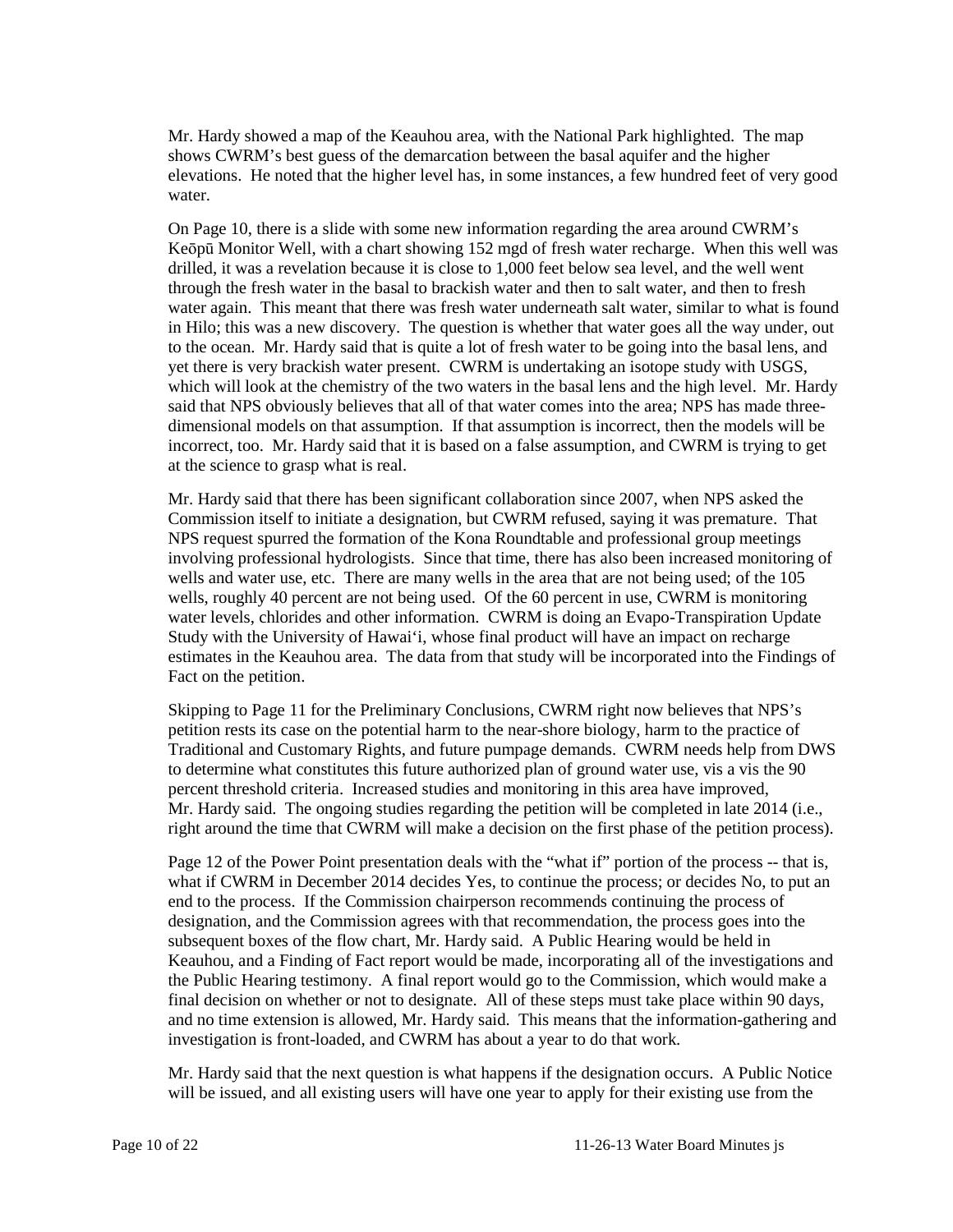date of the Public Notice's publication. There will be deadlines to meet, and it will be very important to meet those deadlines, Mr. Hardy said. He cited the example of Molokai Ranch, whose staff thought they had applied on time, but the application was incomplete. When the oneyear deadline came, the application was still missing some information. Molokai Ranch contested CWRM's decision, and the State Supreme Court threw it back saying the application was incomplete. Mr. Hardy said that the one-year deadline is a really important deadline to get all of one's ducks in a row. He said that at the time of designation, existing uses are determined before future uses are determined. New projects have to wait until existing uses are established; this can take some time. Mr. Hardy said that a lot of public and agency review is involved on these water use applications.

He noted that domestic users in a designation area are **exempt** from having to apply for these water use permits. In Keauhou, many of these domestic users happen to be along the shore, where much of the Traditional and Customary issues are pertinent. Catchment systems are also exempt from the water permit process, but their owners must come in to report any wells and their water use.

Mr. Hardy referred to the top of Page 13, titled Flow Diagram of GWUPA (i.e., Ground Water Use Permit Application), which some people refer to as the "Horrendo-gram" for its complexity. This diagram, which is on CWRM's website, relates the various sections of the Code and Rules to the process, he said. The application process is a very open, public process.

On the bottom of Page 13, there are two forms: Existing Use and New Use forms. As mentioned earlier, the existing use applications are taken first, and the new use ones have to wait, Mr. Hardy said. The application fee is \$25.00, and government agencies are exempt from the fee. Both well operators and well owners/land owners must sign the application. If the operators and owners are different, they become co-permittees. This may or may not become a problem on the Big Island; it has been a problem on other islands, primarily Maui. In Maui's case, there are private developers who own the wells but have dedicated the wells to the Maui Board of Water Supply while the developers still own the land. That is something to consider if designation takes place here, he said. Applicants must address eight criteria, which Mr. Hardy suggested that Board members read through and think about. The County has input in the application process, to ensure that the land use policies are consistent with State and County general plans, etc. The County has a say in whether or not an application is approved, Mr. Hardy said.

Mr. Hardy said that application timelines are dealt with on Page 14. There is a 90-day decision deadline for action on applications with no objections, and a 180-day decision deadline for action on applications with objections. Public hearings must be held on applications with objections, although uses of less than 25,000 gallons per month do not require public hearings. All applications are subject to contested case hearings if requested at the appropriate time; Mr. Hardy noted that these are always open-ended regarding the timeline.

Mr. Hardy concluded his presentation by saying that CWRM relies heavily on the County Water Use and Development Plan for guidance, for planned and future proposed use. CWRM uses County Water System Standards to estimate daily demand; this encompasses use by hotels, individuals, parks, etc. In existing management areas, CWRM uses a new tool, an irrigation model called IWREDSS version 2.0, to estimate average daily ag water demands based on a fiveyear drought period.

Mr. Uyeda asked Mr. Hardy to return to the top of Page 10, to explain further the information regarding recharge of the aquifer.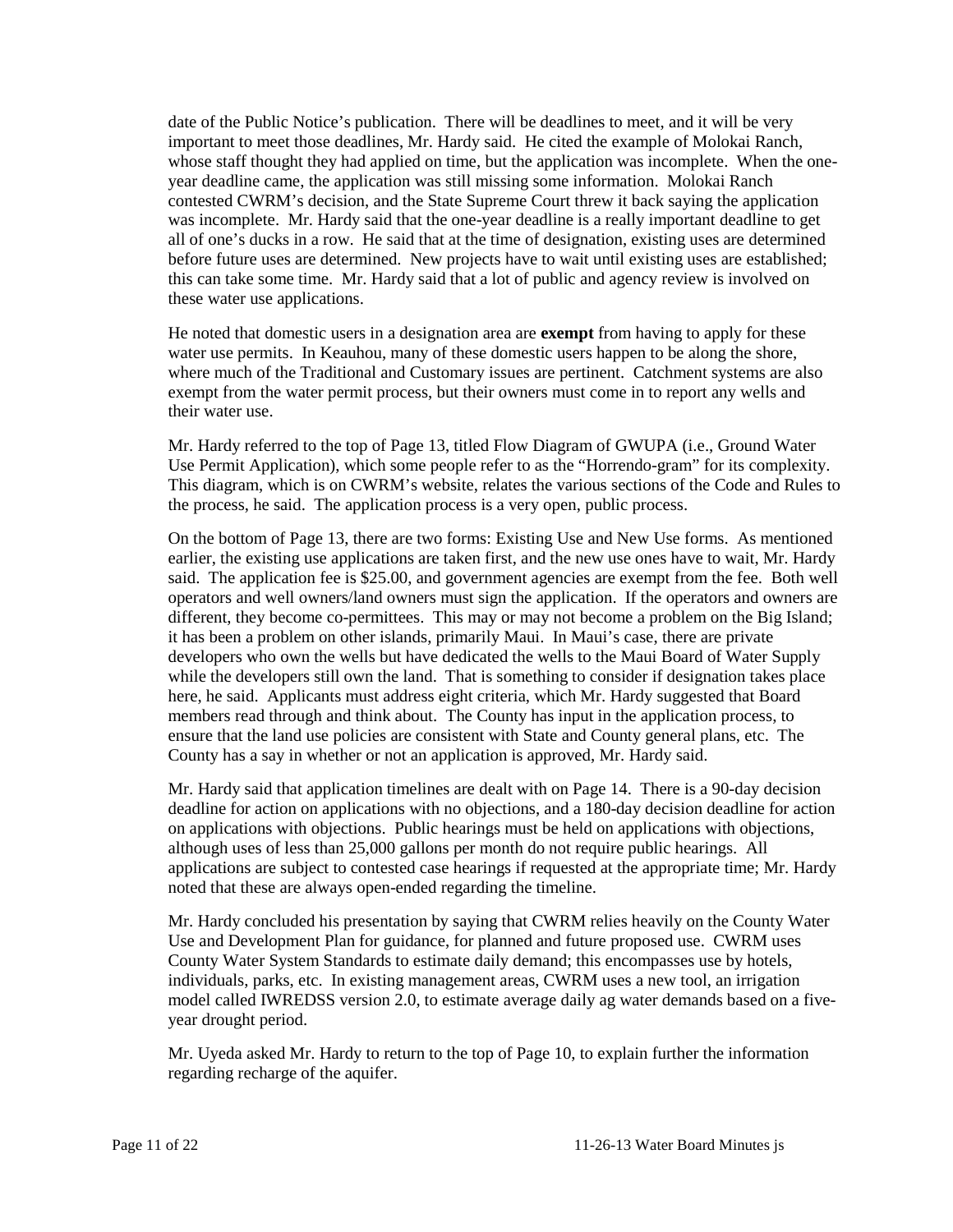Mr. Hardy said that slide was the profile of the aquifer system area. This information was from a 2006 study done by Water Resource Associates; it was information that was readily available in the scant 30 days that CWRM was trying to get information regarding the petition ahead of the Commission's October meeting. The point that the slide makes is that there is a lot of fresh water in the area, separated by a semi-pervious zone lying at something of a 45-degree angle from an area of salt water. The semi-pervious zone poses many questions to scientists, he added. What is known is that to the right of the semi-pervious zone on the slide are probably 152 million gallons a day of fresh water flux moving through there. The fresh water is higher on that side of the impediment, he said. On the left side of the side, makai of the fresh water is the basal aquifer, where water levels are very low with a lot of influence from the tides, Mr. Hardy said. The water there is very brackish; the chloride levels in that basal aquifer there are reminiscent of the Kahalu'u Shaft. Mr. Hardy said the point of this slide is that there is a lot of fresh water mauka of the basal aquifer, and that fresh water does not seem to be making its way makai in this area. The isotope study mentioned earlier will determine whether that is true or not, he said.

Mr. Uyeda asked about the slide on Page 8, which shows Sustainable Yield for Keauhou as being 38 million gallons per day (mgd). He asked if the high level water that Mr. Hardy just talked about comes into play in this 38 mgd.

Mr. Hardy said yes, it does come into play, because the area encompasses the entire zone: both high level and basal. He noted that an entire presentation could be done regarding how sustainable yield (SY) is determined. CWRM uses a robust analytical model developed in the 1980's by Mr. John Mink. This model was a simple way of figuring out on a regional basis how much water is in the aquifer, and how much water is allowed to go out. Using scientific principles such as Darcy's Law on Water Budgets, etc., CWRM comes up with a way of determining what percentage of recharge should be allowed to go through to protect the aquifer. The ratio that is used for Keauhou is for a basal aquifer, and the percentage is 46 percent. If this area were entirely high level, there would be a much deeper, thicker zone, and CWRM would use a higher percentage – along the order of 75 percent. That is, 75 percent of the recharge would be captured, Mr. Hardy said. Right now, CWRM is looking at the whole area, including the high level, and is sticking with the 46 percent. Actual use in the area is far below sustainable yield, Mr. Hardy said.

Mr. Robinson asked for confirmation that 40 or 45 percent of the sustainable yield in Keauhou is currently being used.

Mr. Hardy said that is roughly correct.

Mr. Robinson asked if the sustainable yield is 38 mgd.

Mr. Hardy confirmed this.

Mr. Robinson asked if it was normal to go through this sort of review process when the area in question has that low of a percentage of sustainable yield in use.

Mr. Hardy said no, he and his colleagues would not consider it normal. Mr. Hardy said that Lāna'i went through that kind of process, but ultimately, it was not designated.

Mr. Robinson said it seemed strange that CWRM is getting into this process despite such a low use of sustainable yield. He then asked who can submit a request to designate an area as a Water Management Area.

Mr. Hardy said anybody can; any interested person from the public can submit a petition.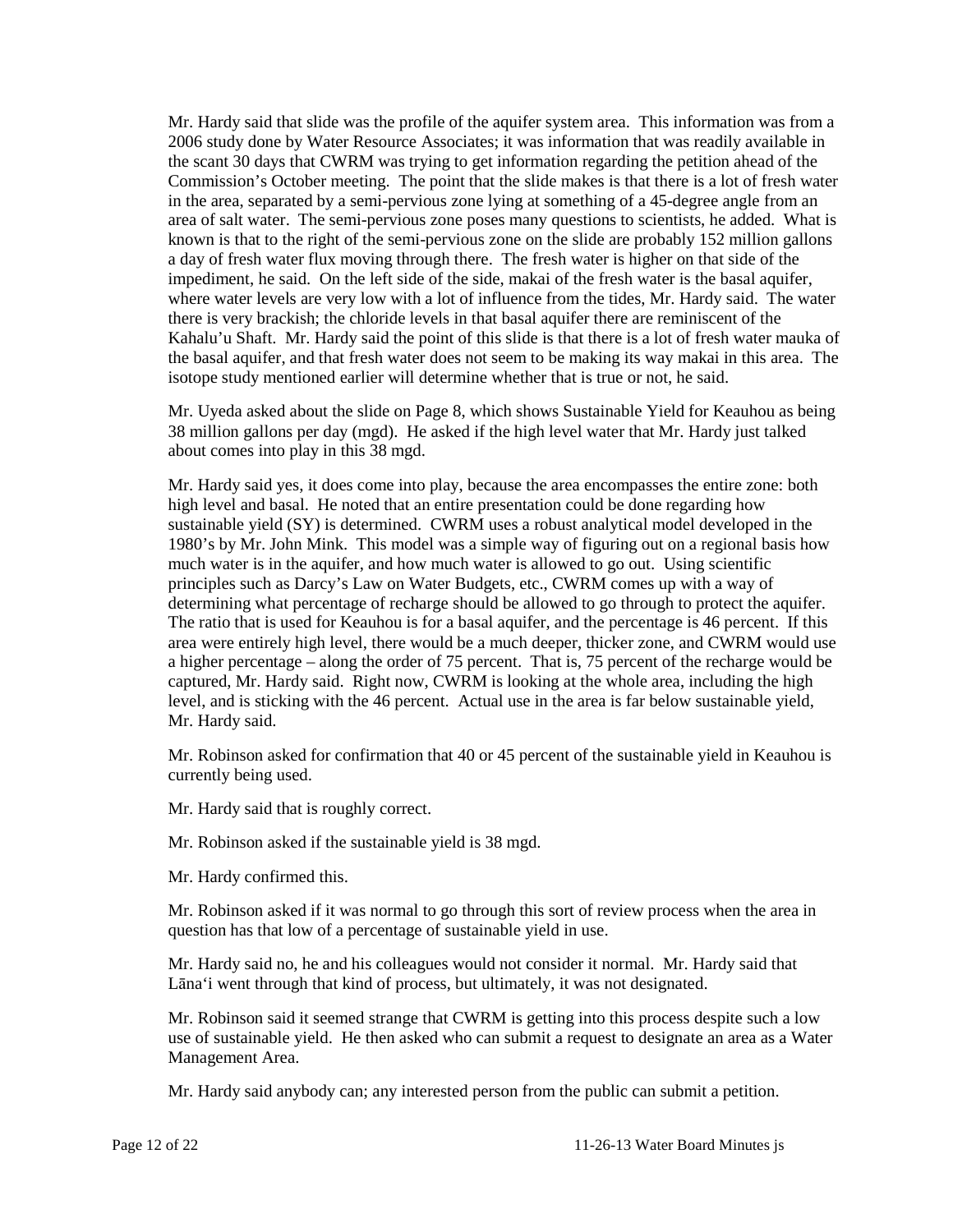Mr. Robinson asked what a person would have to prove in order to submit a petition. He acknowledged the eight criteria, but said he was curious about the National Park Service (NPS) and their submission. He asked if NPS is only specifically saying that the aquiline ponds are getting more brackish.

Mr. Hardy said that that was the major thrust of NPS's concerns. That, he said, was something new in the realm of petitions for designation; CWRM has not dealt with that before. He said that the Traditional and Customary issue is a big issue for the Commission; at least, the Commission is making it known that they want to look at this issue more closely. That is the reason, Mr. Hardy believes, why the Commission wanted to continue with this petition, rather than saying an outright "No." Mr. Hardy said that normally, petitions come in where the actual use is much closer to sustainable yield. In the cases Iao and Waihe'e, where there were a number of projects lined up which were actually breaking ground, sustainable yields were not enough to keep up. CWRM in the past concentrated its efforts on cases such as these, Mr. Hardy said.

Mr. Robinson said the submission in those cases would be to ensure that there was a sustainable yield available – not that aquiline ponds were becoming more brackish.

Mr. Hardy said yes, this aquiline pond thing is something new. As he mentioned earlier, there is talk of changing Keauhou's sustainable yield to accommodate; he was not clear if this would ignore the fact that sustainable yield in Keauhou is about  $\frac{1}{4}$  of the recharge. He wondered if, through the studies and investigation, CWRM would find any problem. As it stands now, there is much more water going into the ocean, to continue to provide for the existing needs.

Mr. Robinson asked whether the long-term drought on the Big Island enters into the equation at all.

Mr. Hardy said yes, it does.

Mr. Robinson said that maybe the drought is the reason why the aquiline ponds are getting more brackish; not as much rainfall gets into the embedded ash layer at the National Park.

Mr. Hardy said rainfall levels in the area have declined; there is a lot of speculation as to why. The drought coincides with the long-term eruption of Kīlauea. The reduction in rainfall has corresponded with some declining water levels in the high level area, but on the basal side there has not been much of a drop in water levels, he said. Regarding chloride levels in the National Park, CWRM in fact has seen evidence that the chloride levels at the Park have improved since they started reporting from the Park's monitor wells. Meanwhile, nearby Kohanaiki is desalinating water, and irrigating with fresher water, and the speculation is that some of that fresher water is getting down to the Park now. He said more investigation is needed on those particular criteria.

Mr. Robinson noted that NPS is down-gradient from an old unlined dump which is out of use; he said who knows what was dumped there years ago – and what has been leaching through the water. He thought that leachate could be going into the aquiline ponds at NPS. Mr. Robinson wondered why NPS was not focusing on *that* possibility, and he wondered why instead NPS was trying to prevent water development in West Hawai'i. He asked why NPS did not focus on the elephant sitting in the proverbial living room – the unlined dump which could be leaching into the aquiline ponds.

Mr. Hardy acknowledged that in addition to that, there also have been nutrient issues. USGS found this in dry wells and cesspools, etc. That information has to be incorporated into the findings. Mr. Hardy said he believed that NPS touched on the issue a little bit in its petition.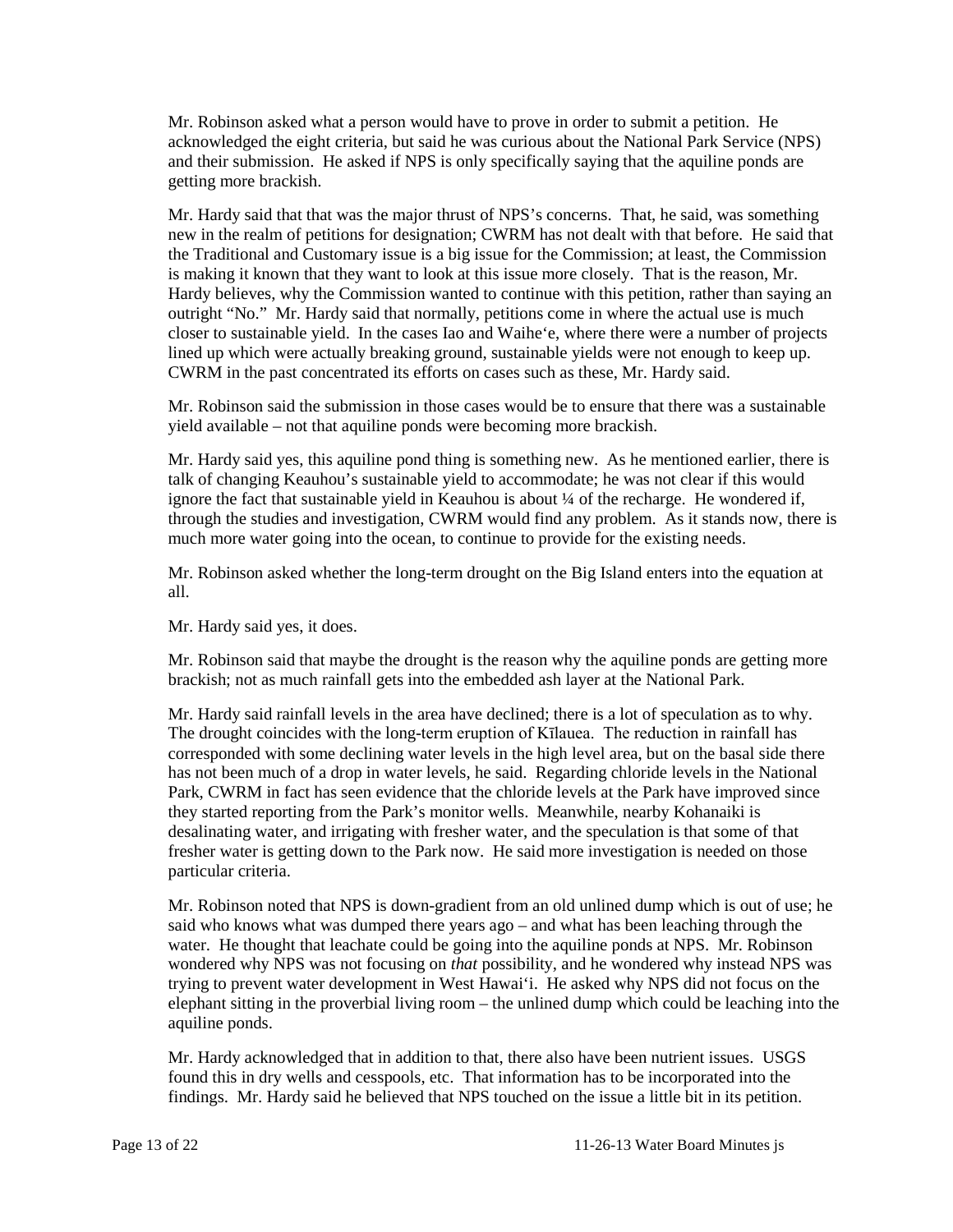CWRM is looking at this very thing, among the criteria that it must check, in consultation with the State Department of Health (DOH). The petitioner may not raise the issue very prominently, but if the Commission decides to move forward, CWRM will have to make some kind of finding on it.

Mr. Robinson said that would be good, because it seems that the petition's emphasis seems to be on water, but the issue is also the material that the water is picking up as it flows through the areas near the ocean.

Mr. Hardy said yes, that is correct.

Mr. Robinson said that there are some test wells in the area to the south of the National Park that tested specifically for such material. He said he thought that information would be very helpful. He said he would like to see NPS concentrate on something that is important, instead of just the water.

Ms. Lee Loy asked to turn to Page 12 of the Power Point, regarding the December 2014 date when the Commission makes a decision on whether to continue the process. Ms. Lee Loy asked, if the decision was not to designate, how soon somebody else could file another petition. She asked if there was a waiting period before another potential stakeholder could file a petition on Keauhou again.

Mr. Hardy said there was no waiting period. After the whole process was gone through, including Findings of Fact, it would be reasonable to expect the Commission to deny another petition, unless there was new information.

Ms. Lee Loy asked about Page 13, where it says that a designation "will not interfere with the rights of the Department of Hawaiian Home Lands." She asked for a bit more elaboration.

Mr. Hardy said that all permits issued by CWRM have standard conditions that say that the permit is subject to DHHL rights. He said that DHHL has a degree of first call advantages on water; Designated Water Management Areas are the only areas where CWRM has actually put aside and reserved water for DHHL. This has been done on Molokai, and at Pearl Harbor and Waimanalo on Oahu. Many of the reservations of water for DHHL were made in the mid- to late-1990's, and have never been used. All permits from CWRM stipulate that they are subject to DHHL rights, so getting a permit is not a guarantee, because DHHL may at some point claim its first-call rights.

Assuming DHHL can basically go to the front of the line for water, Ms. Lee Loy asked whether DWS or a private entity would provide the water.

Mr. Hardy said it would be up to DHHL as to who they would want to provide the water to them.

Ms. Lee Loy asked if a potential developer would have to downsize or lower the density of their development in the event that there were not enough water units available to ensure that a Trust like DHHL would have sufficient water.

Mr. Hardy said that was a possibility. He thought that if water were available outside of DWS, the Commission would ask DHHL what its alternatives are, aside from taking from someone else. The Commission would ask if DHHL could drill its own well. DHHL has been leaning towards its water reservations, although they have not even used them on Oahu. Taking from someone else is pretty extreme, but there is more of a possibility of that when the area's water use is close to sustainable yield and all of the available units have been allocated. That is the case in Iao on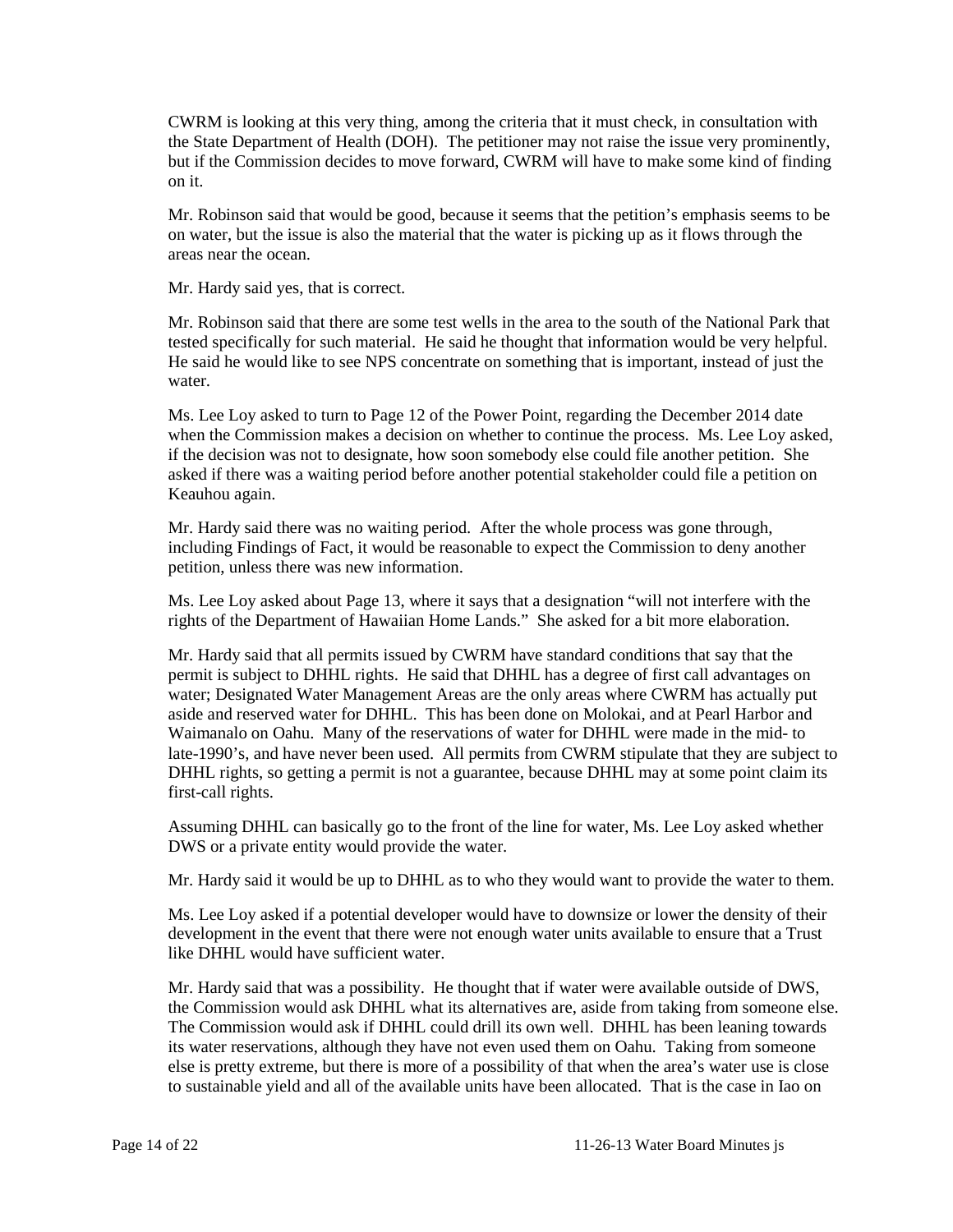Maui, although DHHL does not have water reservations there yet. DHHL is trying to work with the Maui Water Supply, and nobody's water has been taken yet.

Mr. Uyeda said he was trying to understand the petition. He asked if it were correct that pumping ground water upstream above the near-shore will affect the near-shore. That is what the NPS petition seems to be saying. He asked how many other scenarios there were like this in the State, where ground water pumped upstream affects near-shore aquifers.

Mr. Hardy said that is why the Traditional and Customary issue is a big issue right now, because anywhere water is pumped, one basically captures whatever leaks to the ocean. It does not really matter whether one is pumping it upstream or parallel; the point is that one is capturing what is underground that is leaking to the ocean. If the fresh water portion of that water is taken away, what fills the ocean is going to be saltier along the coast, if it is a significant amount of capture. Mr. Hardy said the real question is: are you capturing so much that it is now raising the chlorides to higher levels, and even if it is, so what? This is something that CWRM needs to investigate, including the biological effects. An entire presentation can be done on the different species and how they are affected by the higher chlorides.

Mr. Uyeda asked whether, if the Commission designates Keauhou as a Management Area, the door is then opened to other aquifers in the State being designated, based on how the geological and hydrological connections are. He said that potentially, 80 or 90 percent of the State's aquifers could have petitions filed on them, based on the designation to Keauhou.

Mr. Hardy agreed that depending on what the Commission decides, it could open the door, especially if the Commission decides to designate Keauhou at this low of a pumpage. He said that everywhere it rains, the water goes out to the ocean, and you are capturing it; this affects Traditional and Customary issues and gathering rights. The question is: are these impacts significant? That is what this Commission is tasked to study right now.

The Deputy asked Mr. Hardy whether CWRM can assemble all of the resources in-house to make its evaluation. He noted that biological, hydro-geological, Traditional and Customary and other studies need to be conducted. He asked how CWRM could do all of that in-house, while still doing its other business of reviewing permits for wells, construction, pump installation and other things.

Mr. Hardy said he and his colleagues were asking themselves the same question. On water quality issues, CWRM is relying on DOH's expertise. CWRM is consulting with the Department of Aquatic Resources on biological issues. He added that the Department of Land and Natural Resources, to which CWRM belongs, has some 900 employees; CWRM is spreading the work around.

Mr. Robinson asked who normally submits applications for designation.

Mr. Hardy said community groups, private citizens, and even the Commission itself has submitted applications for designation.

Mr. Greenwell asked if this petition over the one-year period is going to put a hold or a stop on any projects that are coming up, or are already on-line.

Mr. Hardy said no, he did not think so. At least no hold or stop would come from the Commissioners, but developers may be weighing the risks to their projects as the prospect of possible designation looms.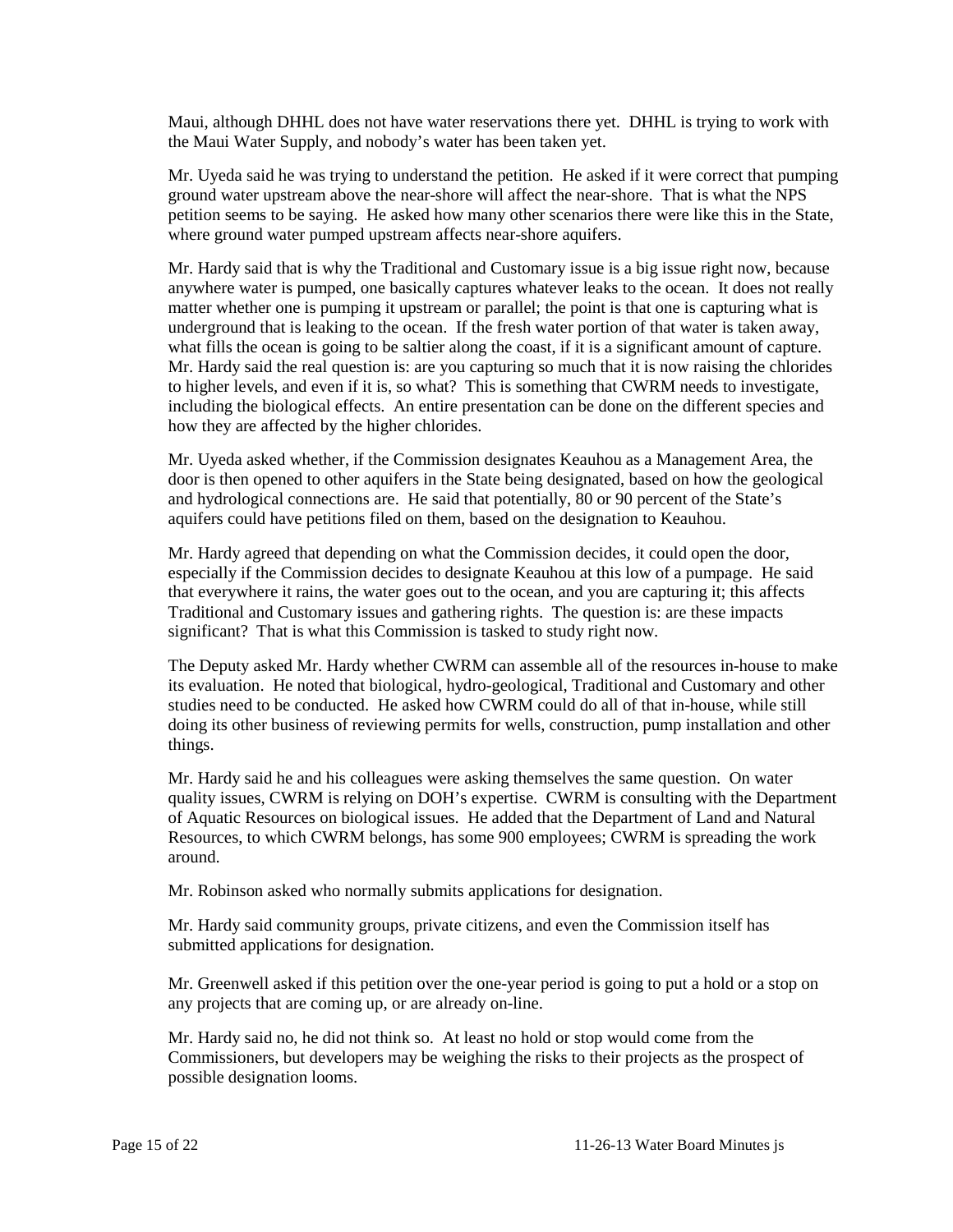The Manager-Chief Engineer asked about the possibility of more information being provided to the Commission that could lead the Commission to deny the petition even before the December 2014 date.

Mr. Hardy said that if the information was compelling enough, that would be possible. The Commission left open the possibility of making a decision prior to December 2014. The Commission has said that it wants to come over to Keauhou to look at the National Park, and get their boots on the ground, he said. There is a lot of information out there that CWRM has not had a chance to get to yet, and there are a lot of studies. Judging from what Mr. Hardy and his colleagues have been able to peruse very quickly, there does not seem to be much of a concern. However, now with the petition, CWRM has to peer through the microscope more closely.

Ms. Lee Loy asked one last question. She noted that she lives on DHHL Homestead land. She asked, if Keauhou is designated and DHHL is a stakeholder, can DHHL get water units from an existing DWS well, or would DHHL have to construct a new well.

Mr. Hardy said that is a question for DHHL. The Commission would say if there is water available, getting water units from an existing DWS well would be an alternative to harming another user from whom DHHL would be taking water units. If no water is available, it might be cheaper for DHHL to drill their own well, or start taking water from DWS because the pipe is right next to DHHL property, etc.

Chairperson Taniguchi thanked Mr. Hardy for his presentation, and said he was sure that Mr. Hardy would be invited to speak to the Board again.

## 9) MISCELLANEOUS:

## A. **DEDICATION OF WATER SYSTEMS**:

*(Handled earlier in the meeting.)* 

### B. **PROFESSIONAL SERVICES AGREEMENT:**

Professional services for software development, implementation, training and hosting for management of the Department's contracts and progress payments.

- Consultant: To be determined.
- Estimated Fee: \$60,000,00

The Department recognizes the need to continue to improve its efficiency. This professional service agreement will focus on improving efficiency in the management of the department's projects.

The Manager-Chief Engineer recommended that the Board approve the above project, and that either the Chairperson or Vice-Chairperson be authorized to sign the documents, subject to approval of Corporation Counsel.

MOTION: Mr. Arikawa moved to approve; seconded by Mr. Robinson.

The Deputy explained that as part of the Strategic Plan, the Department recognizes the need to improve its business processes and efficiency. As it stands now, DWS has everybody maintaining their own separate files. DWS wants to consolidate its contract management by using existing software. DWS wants a platform that exists so that the Department is not somebody's guinea pig, and DWS is looking for a local or near-Hawai'i software assistance representative. When DWS needs assistance on the software, it needs somebody readily available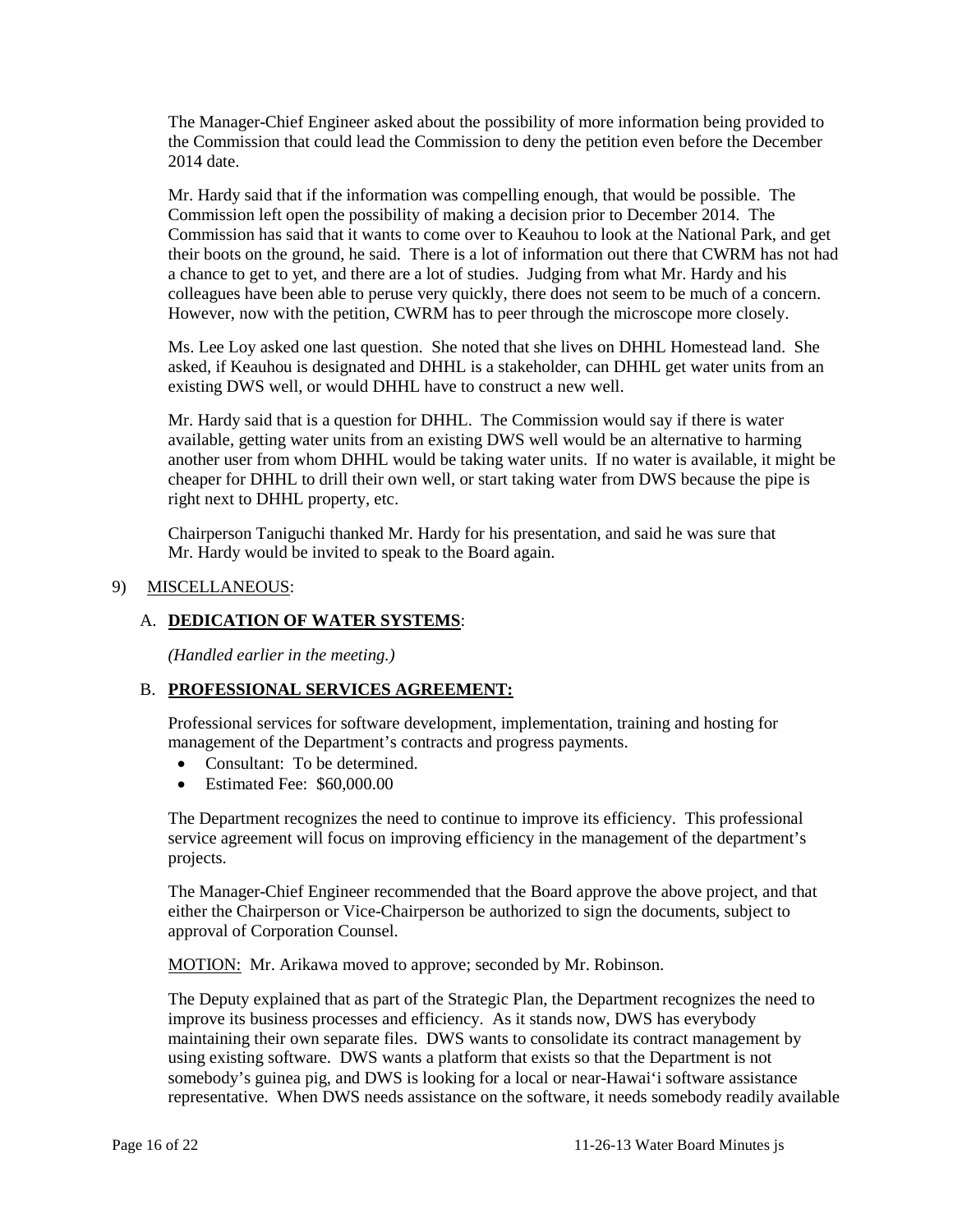as far as time zone. The idea is to consolidate DWS's contract management, and the cost-tobenefit is going to help the Department. DWS will be able to access progress payments, and the Manager-Chief Engineer and the Deputy will be able, at their fingertips, to see what project is paid up to what amount. Currently, the managers must physically hunt somebody down to find out what has transpired so far on a contract. DWS wants to keep this Professional Services Agreement finite, and to keep it within a specific scope so that it does not get out of hand.

Mr. Greenwell noted that this Item should be 9(B), not 9(C).

Chairperson Taniguchi asked that the item numbering be corrected.

ACTION: Motion carried unanimously by voice vote.

## C. **AD HOC COMMITTEE PURSUANT TO HRS SECTION 92-2.5(B) TO PRESENT, DISCUSS AND/OR NEGOTIATE FOR LEGISLATION REGARDING THE PLACEMENT OF SUCH LIENS ON REAL PROPERTY FOR NON-PAYMENT OF WATER BILLS:**

Ms. Lee Loy reported that she had reached out to various members of the Big Island's Legislative Delegation, who were all very supportive of the Water Board Ad Hoc Committee coming up with language for this proposed legislation. Ms. Lee Loy also approached other counties' water board members, who were also very supportive of the Committee putting together a legislative package. This makes it possible for the Committee to move forward with crafting the legislation, she said.

Ms. Lee Loy did some research related to the Hawai'i Revised Statutes, which she forwarded to Corporation Counsel. The upshot of that review, along with Ms. Garson's comments, is that there are some vehicles already within the Hawai'i County Charter that allow the Committee to draft new legislation. There are also elements in the Hawai'i County Code that the Committee can use, along with elements in the Hawai'i Revised Statutes that the Committee can try to amend, Ms. Lee Loy said. There is still a lot more vetting that needs to occur with Corporation Counsel, she added.

# D. **AD HOC FINANCE COMMITTEE REPORT:**

Chairperson Taniguchi said the Ad Hoc Finance Committee will probably sunset at the Board's January meeting, when DWS's auditors present their report. The Ad Hoc Committee was put together to go over a few specific items, and all of the items have either been mitigated or corrected. He said that there would be a report after the auditors' presentation.

# E. **MANAGER-CHIEF ENGINEER'S EVALUATION:**

Chairperson Taniguchi asked whether this Item was actually for next month's Agenda.

The Manager-Chief Engineer said there had been some confusion regarding the evaluation process. He said he believed that the previous Board action, spearheaded by Mr. Kaneshiro, had the evaluation taking place prior to the beginning of the *fiscal* year (i.e., before the end of June). That has already passed, he said, and then it came up that the evaluation is done during the *calendar* year. The Manager-Chief Engineer said it did not matter to him. He said he assumed that Mr. Kaneshiro was taking the lead over doing the evaluations.

Mr. Kaneshiro said that the Board expects the Manager-Chief Engineer to do his Progress Report, to show what his progress is on meeting various goals for this calendar year. Once the Board receives the report from the Manager-Chief Engineer, the evaluation can be completed.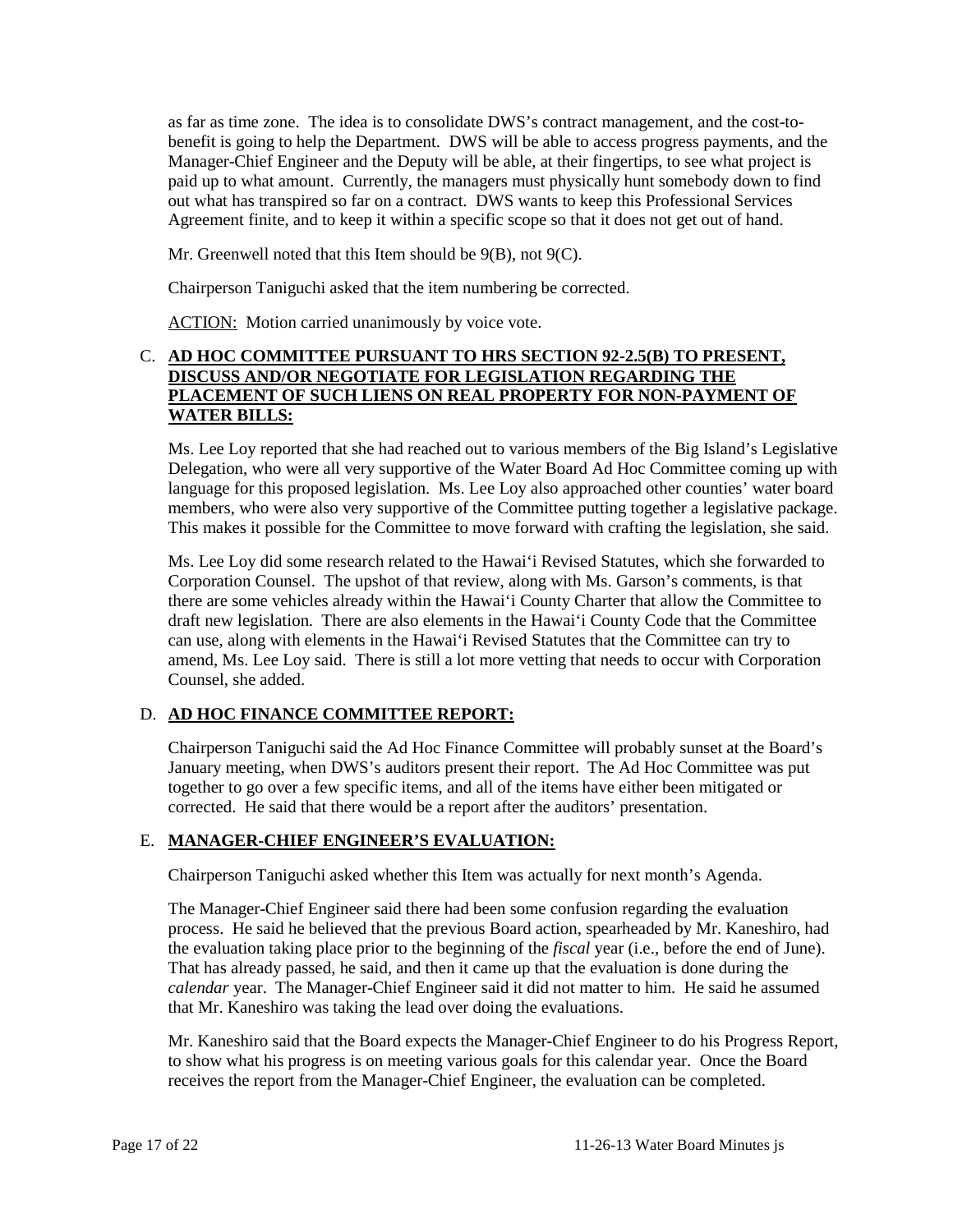Mr. Kaneshiro said that hopefully, the evaluation can be done at the next meeting, or before the next meeting.

Chairperson Taniguchi asked whether the upcoming report will be the Annual Progress Report.

Mr. Kaneshiro confirmed this.

The Manager-Chief Engineer asked whether the evaluation will be done before the next Board meeting or just directly with Mr. Kaneshiro.

Mr. Kaneshiro said no, it should be done with the Board present, along with the Board Chairperson.

Chairperson Taniguchi said that the entire Board should be involved.

The Manager-Chief Engineer asked whether, prior to presenting the Annual Progress Report to the entire Board, he should work with Mr. Kaneshiro first, or with the Chairperson.

Chairperson Taniguchi said that the Manager-Chief Engineer could work with the Chairperson.

The Manager-Chief Engineer said he would prepare a report on the completed goals and objectives that will be ready before the next Board meeting in December; he would work closely with the Chairperson. The Manager-Chief Engineer said that he came up with quarterly reports through Ms. Aton; he will follow up on those quarterly reports and finalize those reports for the next Board meeting.

Chairperson Taniguchi said okay.

Mr. Kaneshiro said that hopefully next year, it can be more specific on what is happening throughout the year. There should be a quarterly review, and the progress report should be a report from the Manager-Chief Engineer.

The Manager-Chief Engineer said that is what he has been trying to do – to come up with the quarterly reports. As for the quarterly *review,* it obviously did not occur. He said that he would continue to come up with the quarterly reports; because obviously, goals and objectives change, and when they do change, the Department will let the Board know what the changes are, i.e., what needs to be dropped or added to the Business and Strategic Plan requirements.

Chairperson Taniguchi said it was a great start. The quarterly reports were informative, and brought the Board up-to-date. As the process is refined, it will get more specific. He asked the Manager-Chief Engineer to condense the quarterly reports into one report.

The Manager-Chief Engineer said he would do so.

# F. **ENERGY MANAGEMENT ANALYST UPDATE:**

Ms. Myhre reported that water consumption has increased to 1.6 billion gallons per two-month period. The increase in consumption correlates with DWS's energy costs, which have risen as well. Ms. Myhre said that by taking October's energy bill of \$1,795,000.00 and multiplying it by 12, the electric bill for the year comes to \$21.5 million. That figure correlates with the volume of water that DWS is pumping. That is why the electric bill is rising, Ms. Myhre said. Electric costs have been stable, and so DWS's Power Cost Charge remains constant, too.

DWS's non-revenue water is a little higher than in the past, Ms. Myhre said. The Department's leak detection loggers are being replaced as they stop working due to age.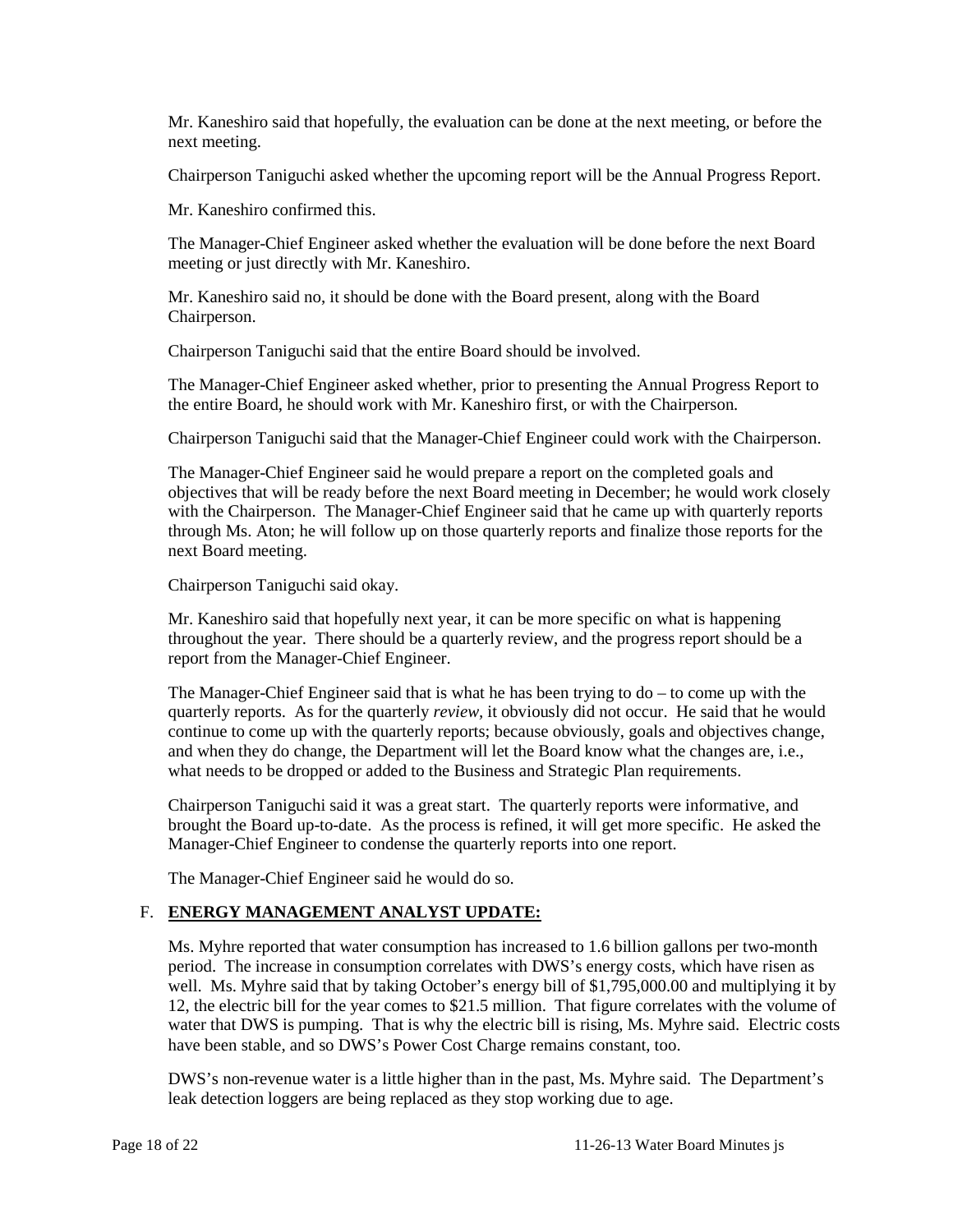Mr. Kaneshiro asked if there is a replacement schedule for the loggers.

Ms. Myhre said yes, it is not formal, but every year DWS replaces a few loggers.

Mr. Kaneshiro said that if the answer is yes, he wondered why the loggers are still in use or in operation past their lifespan.

Ms. Myhre said that over the past several years, the replacement has been linked to DWS's budget numbers; DWS has not replaced aging loggers right away because of the lack of money to do it. Now that budget numbers are improving, DWS is looking to replace loggers.

Mr. Kaneshiro said that in other words, DWS does not have a replacement schedule; the budget is a concern. He said DWS should have replacement of loggers in the yearly Budget.

The Manager-Chief Engineer said the Department will prepare a replacement schedule. He noted that the 625 loggers cited in Ms. Myhre's Green Initiatives Report were failed loggers that DWS was able to get replaced by the suppliers. DWS plans to continue its leak detection program, and the only way to do so is to make sure that the loggers are reading and working properly. He said that the Department will come up with a good replacement schedule.

Mr. Robinson asked for confirmation that the amount of non-revenue water was calculated by comparing the amount of water pumped or captured in the system with the billings that DWS sends out. He asked whether the 20 percent non-revenue water represented the amount that was pumped or flowing down by gravity, that DWS never received revenue for.

Ms. Myhre said that is correct. Besides leaks, non-revenue water includes hydrant flushing, theft and inaccuracies due to aging or faulty meters.

Mr. Robinson asked if the 20 percent was standard in the industry.

Ms. Myhre said it was a little high; DWS's non-revenue water percentage is lower than it had been. The standard for the industry is about 15 percent. Turning to DWS's fuel use, fuel use has dropped between January through October 2013, compared with the same period last year. This means that DWS is saving money on its fuel budget this year.

On solid waste recycling, DWS has been consistent in its average amount of recycling over time. She noted that the next Household Hazardous Waste Recycling events will be on the first weekend in December in Hilo, and the following week in Kona.

DWS's hydro-generators continue to provide revenue and electricity. Ms. Myhre noted that the Kaloko generator's generating capacity has decreased as the Palani Transmission System was brought on-line and optimized.

The Rider M contracts are bringing in \$21,000.00 in savings, which is slightly less than last year's amount. Once the Hualālai Well is repaired, the savings should increase. DWS has one timer that has been shut off, so DWS is operating the well during peak HELCO hours, i.e., DWS is not getting energy savings on that well at present. Once the Hualālai Well is repaired, the timer will go back on.

Regarding the Lālāmilo Windfarm project, DWS is processing the Notice to Proceed paperwork. The contractor is poised to move ahead which will enable them to get their Federal tax credits; the contractor has to spend a certain amount of money in order to obtain the tax credit, Ms. Myhre said. The environmental team was on-site last week. The team is the same environmental team that has been used on Maui and Oahu, so DWS is confident that the team knows what it is doing.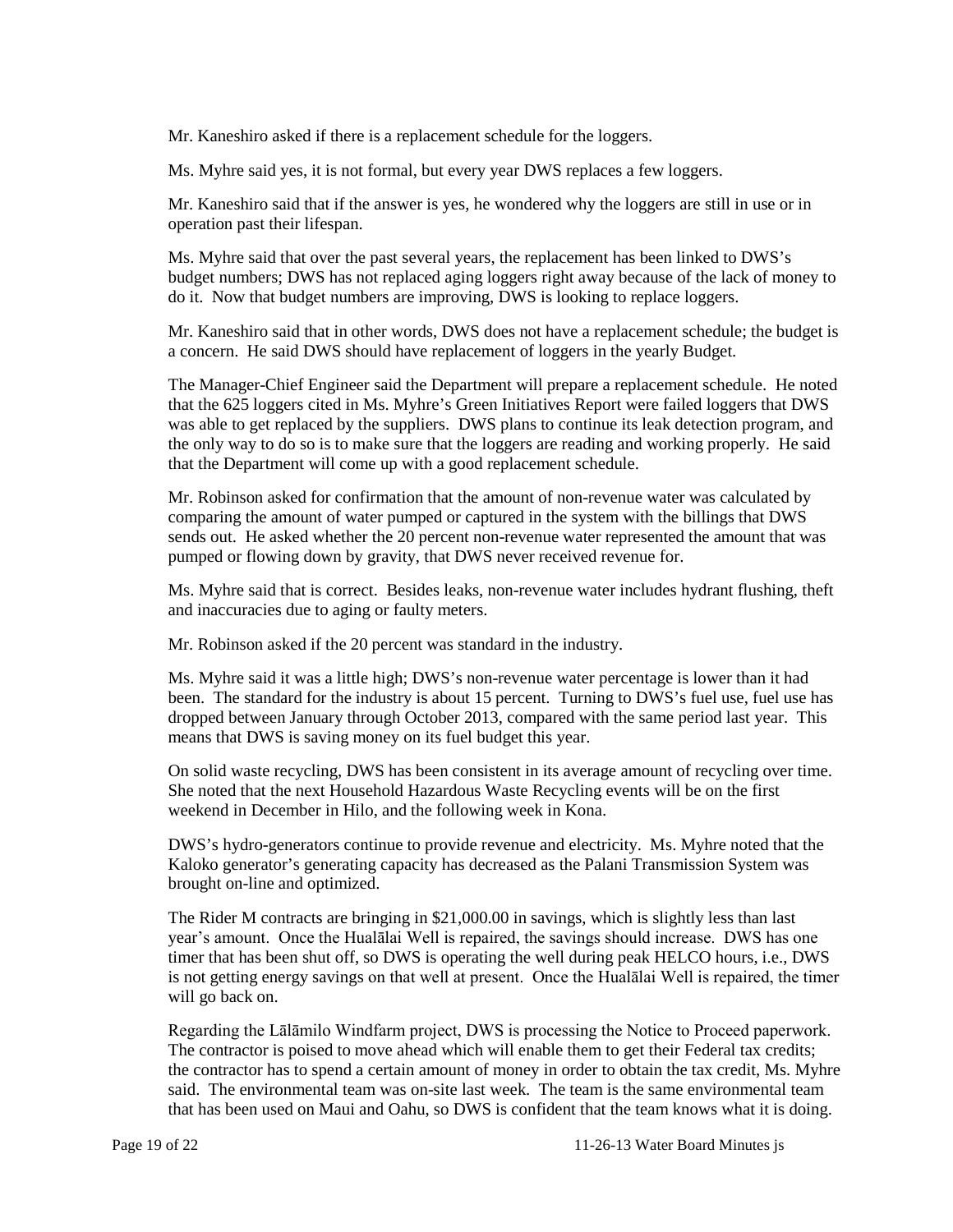The environmental work is the limiting factor to the project at this point, she added. Once the environmental work has reached a certain point, DWS can obtain its new lease to the property from the State, Ms. Myhre said.

Ms. Myhre was unable to attend the November meeting of the Mayor's Energy Advisory Commission, which next meets on January 21. The current focus of the Commission is transportation, education/outreach and community power. The community power initiative is looking to make one area on the island energy-efficient or self-sufficient in energy generation.

Mr. Greenwell said that regarding DWS's power consumption, he was concerned about droughthit Waimea, where the pumps must be running continuously. He asked if Ms. Myhre's power consumption figures took Waimea into account.

Ms. Myhre said that her water consumption figures covered a two-month total through September, and the electricity use figure was for October. She noted that DWS went into a water restriction for Waimea in early November, so the numbers do not correlate exactly. However, the consumption numbers do take into account the pumpage of the wells, as well as the Waimea Treatment Plant.

Mr. Greenwell said his concern was that DWS is using a lot of electricity to pump water during the drought.

The Manager-Chief Engineer said that there will probably be a spike in the numbers next month, when the Power Cost numbers come out.

## G. **MONTHLY PROGRESS REPORT**:

No discussion.

# H. **REVIEW OF MONTHLY FINANCIAL STATEMENTS:**

No discussion.

### I. **MANAGER-CHIEF ENGINEER'S REPORT:**

The Manager-Chief Engineer will provide an update or status on the following:

- 1) Pu'ukala/Kona Ocean View Properties Subdivision Improvement District Update –The contract has been executed, and the Notice to Proceed for construction will be going out. The date is December 30, 2013, the Manager-Chief Engineer said.
- 2) Waikoloa Reservoir No. 1 Update Mr. Inaba said the Environmental Assessment (EA) is ongoing, along with the State Historic Preservation Division (SHPD) review of the plans. The consultant has contacted the people involved with the SHPD review; the consultant last week said they were not done with their negotiations with the environmentalist doing the EA. Mr. Greenwell asked about a timeline for completing the Environmental Impact Statement (EIS). Mr. Inaba said that the consultant had raised this question, too, but so far there has been no definitive answer. DWS brought the question up with the State and with the Federal Emergency Management Agency (FEMA), noting that this would delay the project. The environmental studies, etc., are a requirement to obtain FEMA funding. Mr. Inaba figured that on a fast-track basis, the EA would be a three-month process. The Manager-Chief Engineer said Mr. Inaba will work with the consultant and FEMA to get the timeline firmed up so that the project can proceed.
- 3) Waimea Water Restriction DWS issued a Water Restriction Notice a couple of weeks ago for the Waimea Reservoirs. DWS has three levels of Notices; one is when the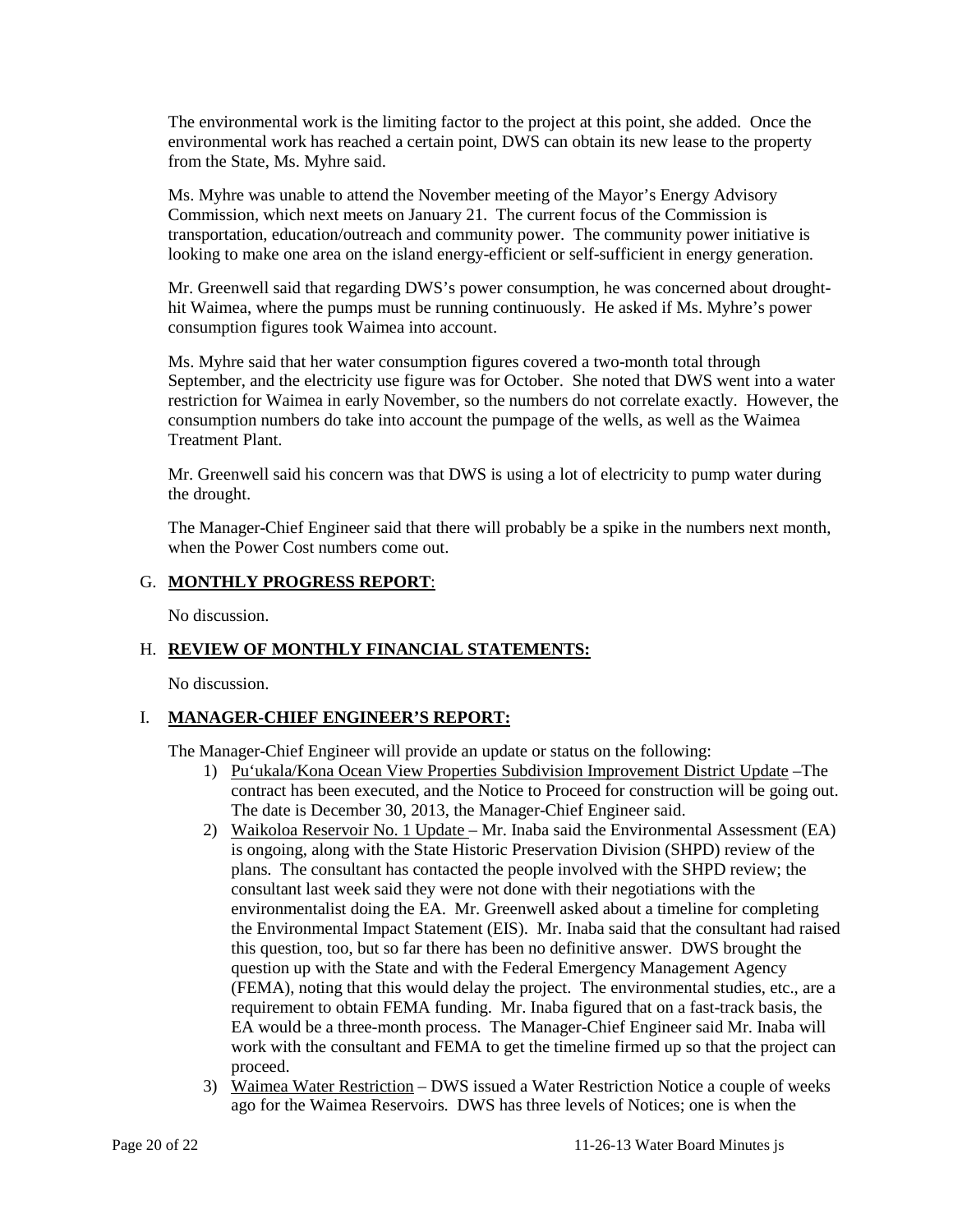reservoirs reach 100 million gallons, the level that DWS had been below, due to one Waimea reservoir being down. This level of Notice is normal Conservation, the Manager-Chief Engineer said. Because of the current dry period, the water levels dropped below 60 million gallons; that triggered the Water Restriction a couple of weeks ago. Right after the Notice was issued, there was some rain in Waimea, and the levels rose to 77 million gallons, but as of today, the level stood at 75 million gallons. The weather is getting dry again, and DWS wants to monitor the situation before lifting the Restriction. Hopefully, with additional rain, DWS can lift the restriction, but the weather has not been too cooperative so far.

- 4) Public Information and Education Specialist Update The public was notified regarding a main break in Waiākea Uka main break, and damage to a transmission line by construction in the Puna Water System triggered bulletins via text, radio, etc. The Waimea Water Restriction Notice was advertised in the newspaper and via emergency messaging, etc. A Pepe'ekeō Water Source Advisory went out as a hand-carry to the community. DWS got inquiries from the public regarding waste in the Water Restriction area, and advice was given regarding irrigating at night and other measures to save water. Ms. Aton updated the Board on the status of the Hawaiian Ocean View Estates (HOVE) standpipe application process audit. All audits, including the HOVE audit, are **on hold**, pending the hire of a permanent Legislative Auditor, as well as a Peer Review Assessment. This peer review is required before further audits can continue at the Legislative Auditor's Office. Chairperson Taniguchi asked if the HOVE audit is complete. Ms. Aton said that it is pending, and she was not sure at what stage the audit was. The Legislative Auditor did ask DWS some clarification questions back in September. The Manager-Chief Engineer said he would not consider the audit completed, because it has not been submitted for review by DWS yet. The audit is on hold, he said, adding that he did not know whether the audit was completed. The audit still needs to be reviewed by DWS and the Mayor's Office. Chairperson Taniguchi asked whether it is just a matter of the Department reviewing and responding to the audit, once the audit is completed. The Manager-Chief Engineer confirmed this. Chairperson Taniguchi asked for confirmation that the scope of the audit was simply to determine whether or not DWS followed its own Rules and Regulations. The Manager-Chief Engineer confirmed this. Chairperson Taniguchi remarked that in that case, this should be a pretty simple matter. The Manager-Chief Engineer said that DWS is just waiting on the Auditor's Office. Chairperson Taniguchi said the delay was unbelievable. The Manager-Chief Engineer said that the Auditor had left, and there was somebody next in line who was carrying the ball from there; he was not sure whether any additional work on the audit was done. Chairperson Taniguchi said that the Auditor's Office promised the Board to have the audit by a certain time, along the order of three months or so. Ms. Aton said the reason that DWS checked with the Auditor's Office on the audit's status was because the Auditor's Office said that the audit would be ready sometime in late August to mid-September. Chairperson Taniguchi said this holds up everything else. Mr. Robinson asked what the Peer Review meant. Ms. Aton said that it is some kind of process or assessment that needs to be completed by a particular timeline. The Auditor's Office said that the review is going to be done by the second week of December, and that the Auditor's Office would receive a letter from the peer review by the end of December. Once that letter is received, all suspended audit work can resume, Ms. Aton said. Mr. Robinson asked who was doing the peer review. The Manager-Chief Engineer said he did not know. Ms. Aton said she did not ask; she only took notes from the discussion.
- 5) Recognition of William Y. Thompson Award Winner The Manager-Chief Engineer said that DWS was honored to have one of its nominees selected for this prestigious